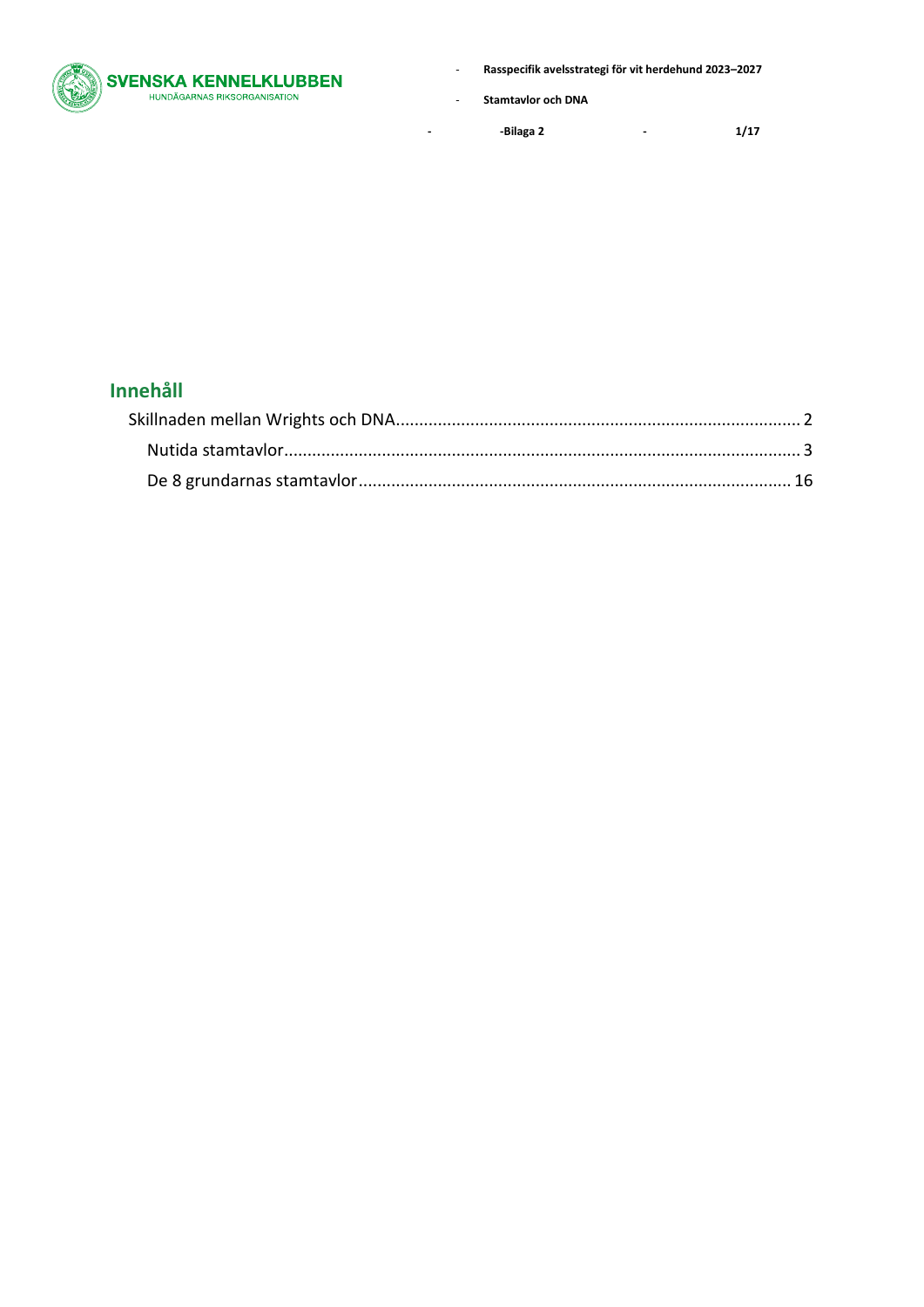**VENSKA KENNELKLUBBEN IUNDÄGARNAS RIKSORGANISATION** 

- **Rasspecifik avelsstrategi för vit herdehund 2023–2027**
- **Stamtavlor och DNA**

**- - Bilaga 2 - 2/18**

## <span id="page-1-0"></span>**Skillnaden mellan Wrights och DNA**

Parning av besläktade hundar ger upphov till inavel. Inavelsgraden definieras som den andel av en individs gener där båda allelerna är identiska genom arv. En individ med en inavelsgrad på 6,25 procent är homozygot i 6,25 procent av generna. Uttryckt på ett annat sätt är sannolikheten för att genvarianterna i ett enskilt locus ska vara dubblerade 6,25 procent. Sannolikheten för en dubblering av alleler ökar alltså ju mer besläktade de parade individerna är. Denna sannolikhetsberäkning kallas för Wrights efter Sewall Wright som var en amerikansk genetiker. Beräkning utgår ifrån att förfäderna (bortom vanligtvis fem generationer) är obesläktade.

Idag finns DNA-teknik som visar antal homozygota gener, det vill säga inavelsgraden i hundens arvsmassa. Nedan följer olika stamtavlor som visar 4 generationer. I dessa stamtavlor framkommer samtliga hundarnas inavelsökning så som den beräknas enligt Wrights samt de testade hundarnas genetiska inavelsgrad. I några av stamtavlorna finns det flera generationer av hundar vars DNA har kartlagts. I några stamtavlor har hela kullar blivit DNA-testade. Hundarnas DNA visar att rasen har en genetisk inavelsgrad som i genomsnitt ligger på närmare 28%, vilket skiljer sig kraftigt från Wrights sannolikhetsberäkning.

*Mating of related dogs causes inbreeding. The degree of inbreeding is defined as the proportion of an individual's genes where both alleles are identical by descent. An individual with an inbreeding rate of 6.25 percent is homozygous in 6.25 percent of the genes. Expressed in another way, the probability that the gene variants in a single locus will be doubled is 6.25 percent. The probability of doubling of alleles thus increases the more related the paired individuals are. This probability calculation is called Wrights after Sewall Wright who was an American geneticist. The system of calculation is based on the assumption that the ancestors are unrelated.*

*Today, there is DNA technology that shows the number of homozygous genes, i.e. the degree of inbreeding in the dog's genome. In this document there are different pedigrees showing 4 generations. In these pedigrees, the calculated inbreeding as in accordance with the system of Wrights as well as the inbreeding proven by DNA becomes visual. In some of the pedigrees there are several generations of dogs whose DNA has been mapped out, in some pedigrees entire litters have been tested. The DNA of those dogs shows that the breed has a genetic inbreeding level that is in average close to 28%, which differs greatly from Wright's probability calculation.*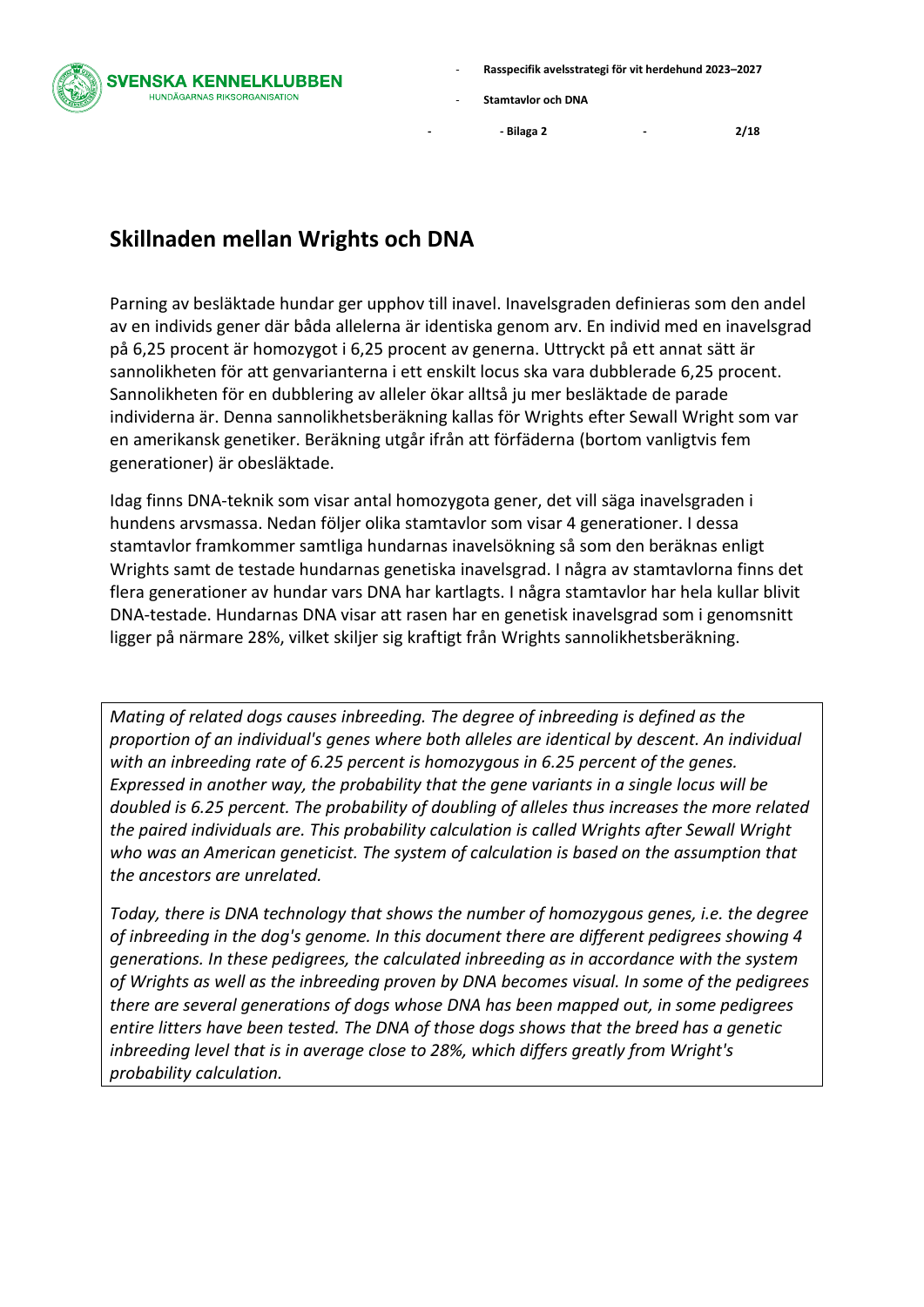

- **Stamtavlor och DNA**

**- - Bilaga 2 - 3/18**

| IVULIUU SLUIIILUVIUI       |                                                              |                                              |                                                                  |
|----------------------------|--------------------------------------------------------------|----------------------------------------------|------------------------------------------------------------------|
| 7 dogs                     |                                                              |                                              | Diego od bijelih anđela<br>(Wrights 0,42%)                       |
| tested                     | Black Bad Boy Białe Wilki Z<br>Wilkowa                       | Otis od bijelih anđela<br>(Wrights 0,4%)     | Azra Zora vom Sutumer Grund<br>(Wrights 0,2%)                    |
| Wrights<br>0,6%            | (Wrights 0,6%)                                               | Ossi Wilczy Biały Kieł                       | Invincible zente lords of white<br>shepherd male (Wrights 1,66%) |
| <b>DNA</b>                 |                                                              | (Wrights 0%)                                 | U're Pretty vom Sutumer Grund<br>(Wrights 0,2%)                  |
| $24 - 28 -$<br>28-29-      |                                                              | <b>Most Wanted P'tits Loups</b><br>d'Amour   | Garmin du Domaine de la<br>Graffenbourg (Wrights 0,81%)          |
| $31 - 31 -$<br>33%         | <b>Simply one Magic Mirage</b><br>(Wrights 0%, DNA 28%)      | (Wrights 1,17%)                              | Karibooh P'tits Loups d'Amour<br>(Wrights 0,65%)                 |
|                            |                                                              | <b>Horsebo Twix</b><br>(Wrights 6,64%)       | Horsebo Muffin<br>(Wrights 0%)                                   |
|                            |                                                              |                                              | Horsebo 7-up<br>(Wrights 0,2%)                                   |
|                            |                                                              | <b>Madison P'tits Loupe</b><br>d'Amour       | Juan Aiko P'tits Loups d'Amour<br>(Wrights 1,41%)                |
| 7 dogs<br>tested           | Pocker Face Biala Wiedzma<br>(Wrights 1,18%)                 | (Wrights 0,4%)                               | Hangun P'tits Loups d'Amour<br>(Wrights 0%)                      |
| Wrights                    |                                                              | Moria Witch Wilczy Bialy<br>Kie (Wrights 0%) | Invincinle zente lords of the white<br>shepherd (Wrights 1,66%)  |
| 0%                         |                                                              |                                              | U're Pretty vom Sutumer Grund<br>(Wrights 0,2%)                  |
| <b>DNA</b><br>$23 - 25 -$  | Erövrarens Discovered<br>Diamond<br>(Wrights 1,56%, DNA 26%) | Divatorpets Bolt av Mimmi                    | Born to Win White Knight<br>(Wrights 0%)                         |
| $26 - 27 -$<br>$27 - 27 -$ |                                                              | (Wrights 0%)                                 | Tågabo Mimmi Maräng<br>(Wrights 0%)                              |
| 29%                        |                                                              | Erövrarens Alhambra<br>(Wrights 0%, DNA 30%) | Vallgårdens Fantom Finder<br>(Wrights 1,76%, DNA 28%)            |
|                            |                                                              |                                              | Bonnibel of Lovely Whitestar<br>(Wrights 1%, DNA 27%)            |
|                            |                                                              | <b>Bandhu of Shadasa</b><br>(Wrights 0%)     | Caely's White Flower Evening Star<br>(Wrights 1,79%)             |
|                            | Amraz av White Arctic Mist                                   |                                              | Januja-Ezira of Skah Dakota<br>(Wrights 0%)                      |
| 5 dogs<br>tested           | (Wrights 2%)                                                 | Only Nala av White Rewyr                     | <b>Chesto of Trebons Berger Blanc</b><br>(Wrights 0,81%)         |
| Wrights                    |                                                              | (Wrights 0,2%)                               | Eiffel av White Rewyr<br>(Wrights 0,83%)                         |
| 0,2%<br><b>DNA</b>         |                                                              | Waroggi Maitreya<br>(Wrights 0,4%)           | Conan Prinz vom Durbuscher<br>(Wrights 5,31%)                    |
| $27 - 28 -$<br>29-32-      | Darla Darielle of<br>Ariellespride                           |                                              | Tinka's Lawaroggi<br>(Wrights 0,4%)                              |
| 30%                        | (Wrights 1,19%, DNA 32%)                                     | Angel Alita of Ariellespride                 | Kentalo vom Sutumer Grund<br>(Wrights 0,4%)                      |
|                            |                                                              | (Wrights 0,2%)                               | <b>Veddinas Arielle</b><br>(Wrights 1%)                          |

## <span id="page-2-0"></span>*Nutida stamtavlor*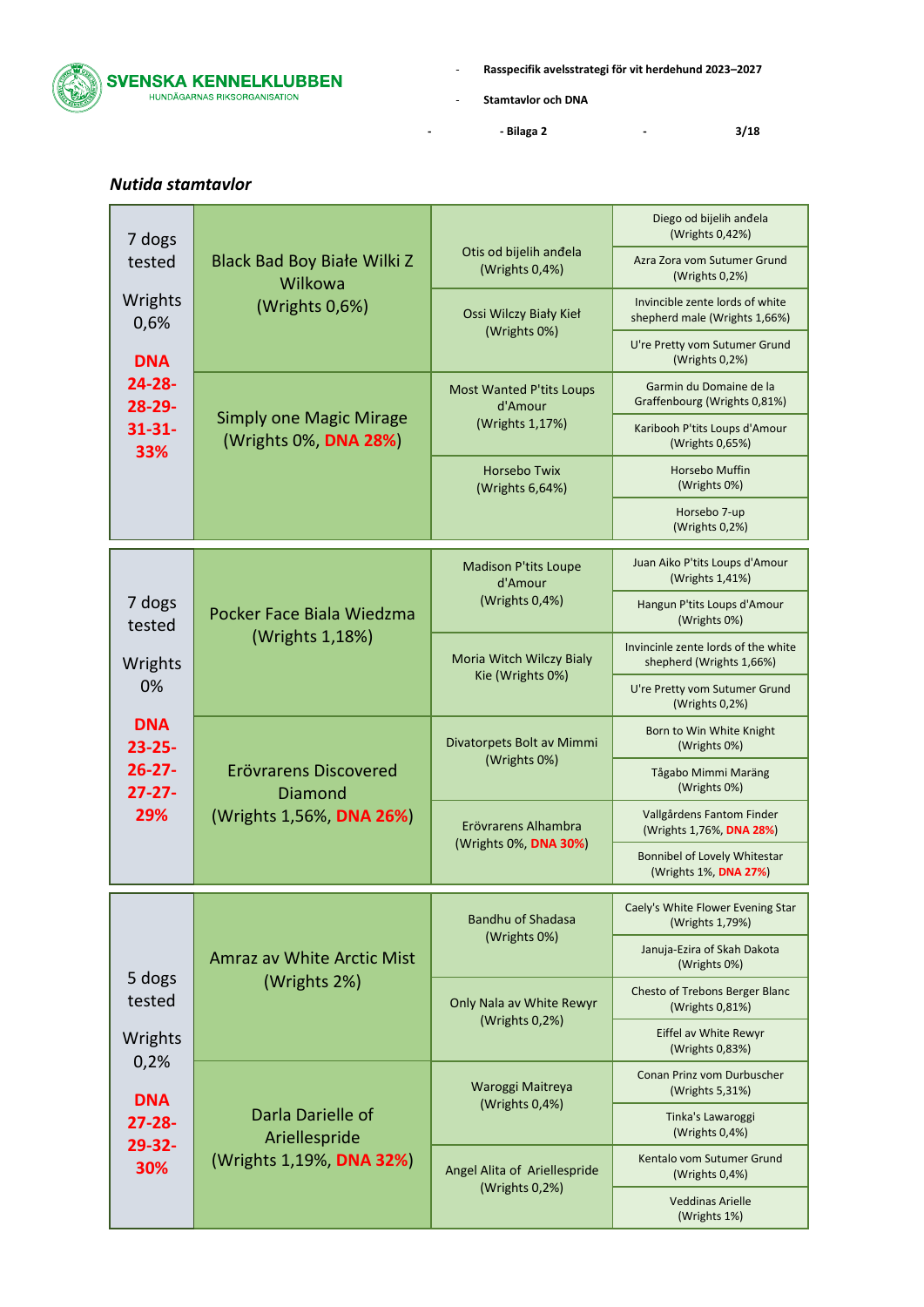

- **Stamtavlor och DNA**

**- - Bilaga 2 - 4/18**

|                         | Kokkomäen Big Speedy                                            | Vallgårdens Dynamite<br>Domino                                           | Vallgårdens Monsieur Aragon<br>(Wrights 0,83%)          |
|-------------------------|-----------------------------------------------------------------|--------------------------------------------------------------------------|---------------------------------------------------------|
|                         |                                                                 | (Wrights 0,2%)                                                           | Bacchara of Trebons Berger Blanc<br>(Wrights 0,82%)     |
| 2 dogs<br>tested        | (Wrights 0%)                                                    | Hunttu Hännän lita                                                       | Marco-Sunny von Fürstenberg<br>(Wrights 2,78%)          |
| Wrights                 |                                                                 | (Wrights 0%)                                                             | Talviyön Lightmyfire<br>(Wrights 0%)                    |
| 6,3%<br><b>DNA</b>      |                                                                 |                                                                          | Vallgårdens Monsieur Aragon<br>(Wrights 0,83%)          |
| 26-27%                  | Erövrarens Crazy in Love                                        | Vallgårdens Dashing Duke<br>(Wrights 0,2%)                               | Bacchara of Trebons Berger Blanc<br>(Wrights 0,82%)     |
|                         | (Wrights 0,4%)                                                  | <b>Bonnibel of Lovely</b><br>Whitestar                                   | Born to Win White General<br>(Wrights 0%)               |
|                         |                                                                 | (Wrights 1% DNA 27%)                                                     | Cookie Star z Rance Montara<br>(Wrights 0%)             |
|                         |                                                                 | Horsebo U2                                                               | Al-Pacino of Haely's Future<br>(Wrights 0,6%)           |
|                         | All I want of Trebons Berger<br><b>Blanc</b><br>(Wrights 6,27%) | (Wrights 0%)                                                             | Enjoy of White Sunshine<br>(Wrights 0%)                 |
| Wrights                 |                                                                 | <b>Gentle Grace of Trebons</b><br><b>Berger Blanc</b><br>(Wrights 2,36%) | Chesto of Trebons Berger Blanc<br>(Wrights 0,81%)       |
| 1,96%                   |                                                                 |                                                                          | Horsebo Quiet Lady<br>(Wrights 6,64%)                   |
| <b>DNA</b><br>35%       | <b>Augusteas Abba</b><br>(Wrights 2,36%)                        | <b>Jack Daniels of Trebons</b><br><b>Berger Blanc</b><br>(Wrights 0,8%)  | Beau Brit Od bijelih andela<br>(Wrights $0,4%$ )        |
|                         |                                                                 |                                                                          | Dolce Vita of Trebons Berger<br>Blanc (Wrights 0,81%)   |
|                         |                                                                 | Jolee of Trebons Berger<br><b>Blanc</b><br>(Wrights 0,4%)                | Sirius Black de Noble Linaje<br>(Wrights 0,59%)         |
|                         |                                                                 |                                                                          | <b>Gucci of Trebons Berger Blanc</b><br>(Wrights 0,59%) |
|                         |                                                                 | Unique Liefje of haely's                                                 | Atax-Boss vom Sutumer Grund<br>(Wrights 0,4%)           |
|                         | Hanska Ska du Domaine de<br>la Combe Noire                      | future (Wrights 2,96%)                                                   | Lievekeles of Haely's Future<br>(Wrights 0,6%)          |
| Wrights                 | (Wrights 0,4%, DNA 30%)                                         | Voice wajana of haely's<br>future                                        | Hanan of Skah Dakota<br>(Wrights 0%)                    |
| 0%<br><b>DNA</b><br>27% |                                                                 | (Wrights 1,61%)                                                          | Inshima Honey vom Sutumer<br>Grund (Wrights 0,6%)       |
|                         | Halona Du Domaine de La                                         | <b>Horsebo Chester</b>                                                   | Lothians Vencer Kann<br>Schimmelpfeng (Wrights 2,93%)   |
|                         | <b>Combe Noire</b><br>(Wrights 0%)                              | (Wrights 0%)                                                             | <b>Horsebo Cocos</b><br>(Wrights 0,62%)                 |
|                         |                                                                 | Volkane von der<br>Gluckspforte<br>(Wrights 4,48%)                       | Zack de Vi Pasay<br>(Wrights 3,96%)                     |
|                         |                                                                 |                                                                          | Keeshee de vi Pasay<br>(Wrights 5,29%)                  |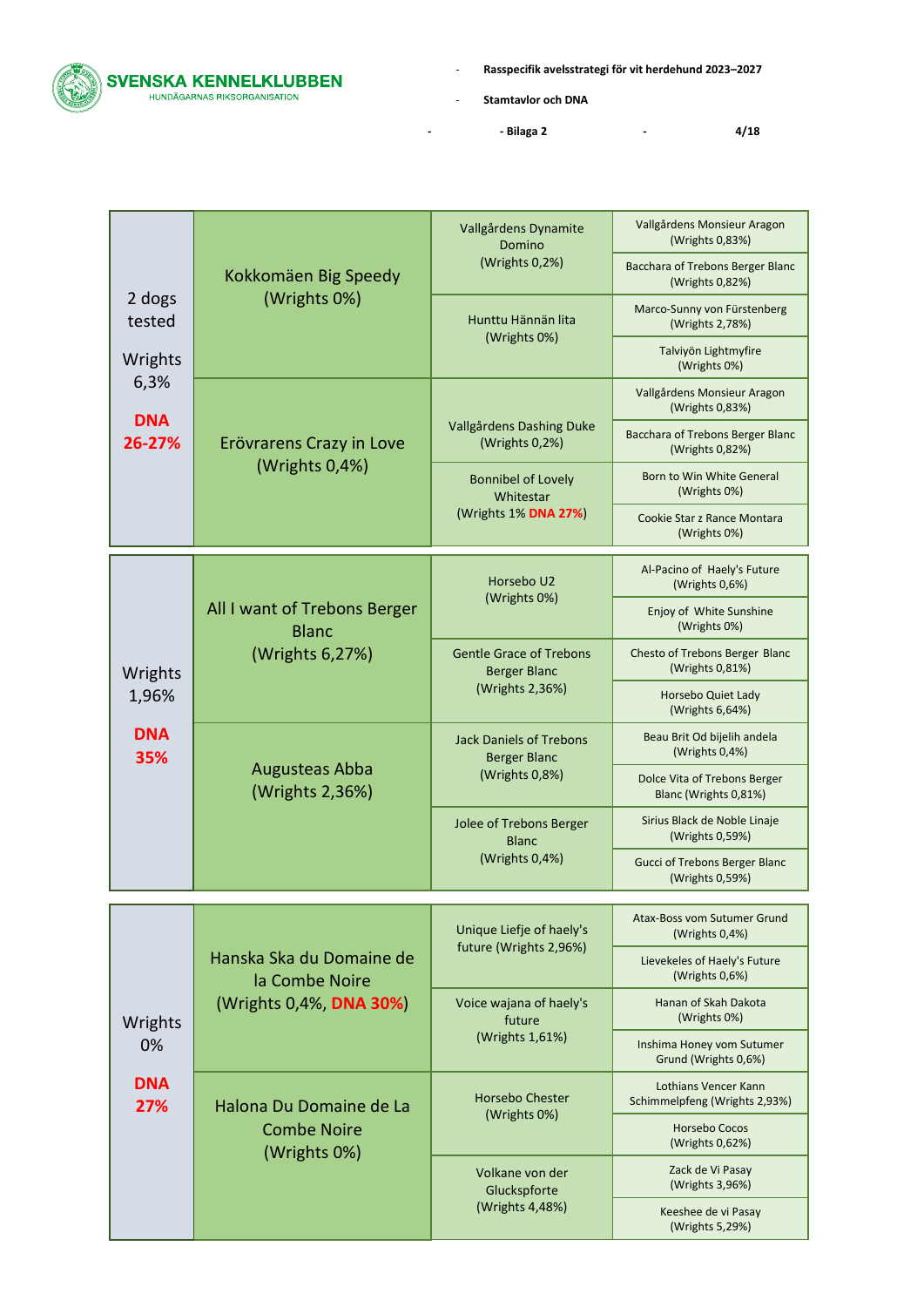

- **Stamtavlor och DNA**

**- - Bilaga 2 - 5/18**

|                   | Vallgårdens Polar Pilgrim                  | <b>South Streems Amazing</b><br>Dinozzo<br>(Wrights 1,56%)         | X-Ray vom Terlüner Schloss<br>(Wrights 0%)<br><b>Barvestad's Dee-Dee</b> |
|-------------------|--------------------------------------------|--------------------------------------------------------------------|--------------------------------------------------------------------------|
|                   | (Wrights 0,79%)                            | Vallgårdens Darling                                                | (Wrights 0%)<br>Vallgårdens Monsieur Aragon<br>(Wrights 0,83%)           |
| Wrights<br>6,6%   |                                            | <b>Duchess</b><br>(Wrights 0,2%)                                   | Bacchara of Trebons Berger Blanc<br>(Wrights 0,82%)                      |
| <b>DNA</b><br>26% |                                            | <b>South Streems Amazing</b><br><b>Bambas</b>                      | X-Ray vom Terlüner Schloss<br>(Wrights 0%)                               |
|                   | Riddarängens Bubbel                        | (Wrights 1,56%)                                                    | <b>Barvestad's Dee-Dee</b><br>(Wrights 0%)                               |
|                   | (Wrights 0,59%)                            | Riddarängens Aprilia<br>(Wrights 3,12)                             | Ingrids Vita Apollon<br>(Wrights 0%)                                     |
|                   |                                            |                                                                    | Paradise Pearl's Bella<br>(Wrights 1,59%)                                |
|                   |                                            | Akhiro vom Altvilstal                                              | Horant vom Vilstaler Land<br>(Wrights 1,59%)                             |
|                   | Chuck vom Reinholdsberg<br>(Wrights 0,2%)  | (Wrights 1,63%)                                                    | Kimba vom Vilstaler Land<br>(Wrights 1,21%)                              |
| Wrights           |                                            | Dana vom Lützelbacher<br>Land<br>(Wrights 0,2%)                    | Bossanova von White Angel<br>(Wrights 0%)                                |
| 0%                |                                            |                                                                    | Eve vom Lützelbacher Land<br>(Wrights 0,62)                              |
| <b>DNA</b><br>29% | Only Nala av White Rewyr<br>(Wrights 0,2%) | <b>Chesto fo Trebons Berger</b><br><b>Blanc</b><br>(Wrights 0,81%) | Ice Cool of Haely's Future<br>(Wrights $0,6%$ )                          |
|                   |                                            |                                                                    | Nice of you to come bye Wonder<br>(Wrights $1,6\%$ )                     |
|                   |                                            | Eiffel av White Rewyr<br>(Wrights 0,83%)                           | Hariom-Micka of Skah Dakota<br>(Wrights 0%)                              |
|                   |                                            |                                                                    | <b>Babette of Trebons Berger Blanc</b><br>(Wrights $0,4%$ )              |
|                   |                                            | Charis z Blatenskych luk<br>(Wrights 0%)                           | Caely's White Flower Evening Star<br>(Wrights 1,79%)                     |
|                   | MiG Iz Beloy Brigady                       |                                                                    | Ginna la Blankpapilio<br>(Wrights 0%)                                    |
| Wrights           | (Wrights 0%)                               | <b>IMAX IZBB</b>                                                   | Royal Born to be Wild<br>(Wrights 10,09%)                                |
| 0,2%              |                                            | (Wrights 0%)                                                       | Born to Win White Arizona<br>(Wrights 0%)                                |
| <b>DNA</b><br>31% |                                            | <b>Glorious Defender Engel-</b><br><b>Veiss</b>                    | <b>Azimut Ortus</b><br>(Wrights 0%)                                      |
|                   | Kosma House Lady Laura                     | (Wrights 1,77%)                                                    | Glorious Defender Adridana<br>Lodestar (Wrights 0%)                      |
|                   | (Wrights 0,4%)                             | Kosma House Iwalda Breid<br>(Wrights 0%)                           | Made to Measure Kokkio Kilego<br>(Wrights 0%)                            |
|                   |                                            |                                                                    | Victoria aus Ottohof<br>(Wrights 6,65%)                                  |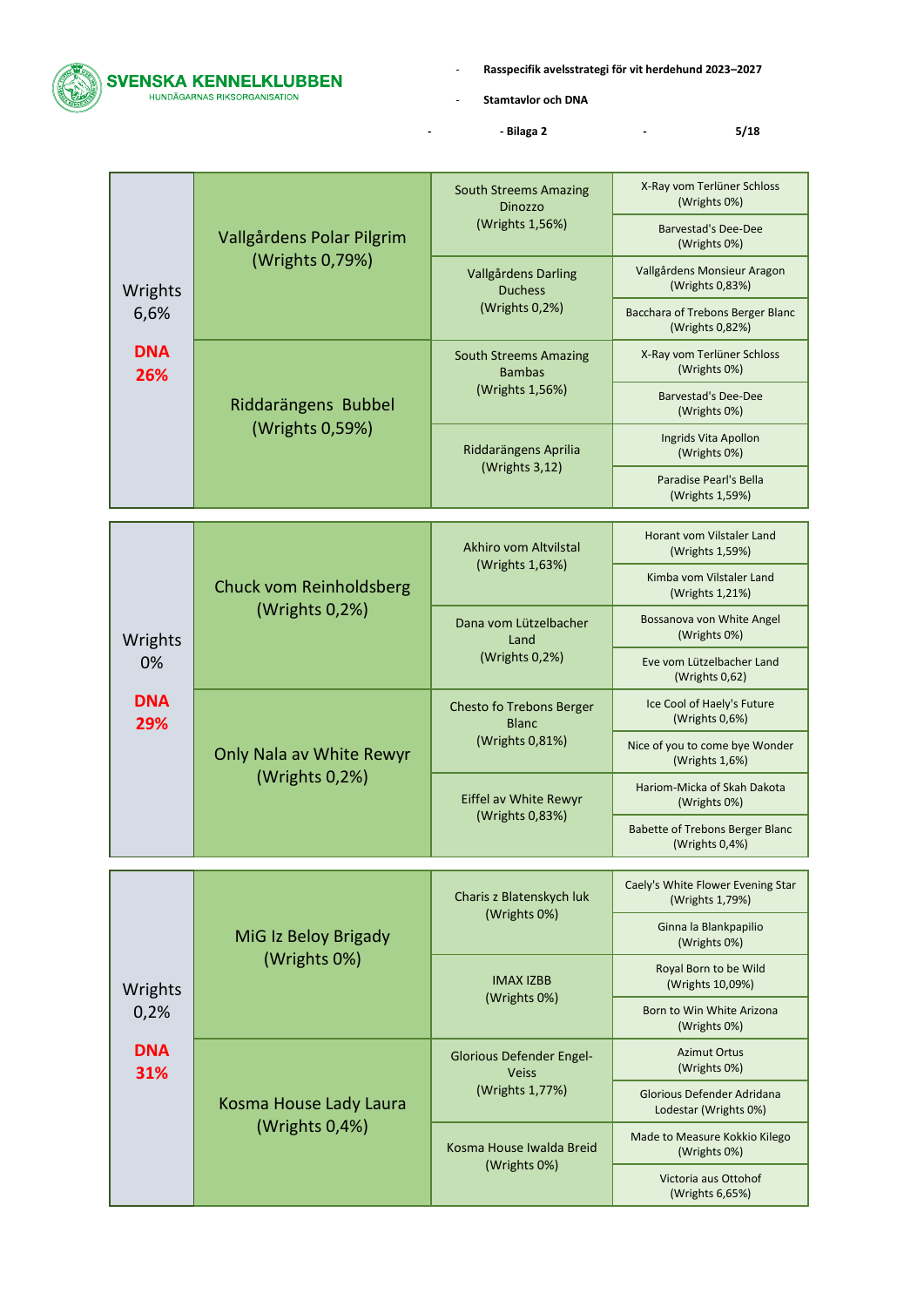

- **Stamtavlor och DNA**

**- - Bilaga 2 - 6/18**

|                   | <b>Brando of Ice Wine</b>                      | Doux of Ice Wine                                      | Gomer la Blankpapilio<br>(Wrights 0%)                            |
|-------------------|------------------------------------------------|-------------------------------------------------------|------------------------------------------------------------------|
|                   |                                                | (Wrights 0,79%)                                       | Nikita vom Kofelort<br>(Wrights 0,39%)                           |
| Wrights           | (Wrights 0%)                                   | <b>Sonnie Taien</b><br>(Wrights 0%)                   | Number One of White Energy<br>(Wrights 0%)                       |
| 0,8%              |                                                |                                                       | Chispa Taien<br>(Wrights 0,2%)                                   |
| <b>DNA</b><br>26% |                                                | Eaglehawk of Ice Wine                                 | Chuck vom Reinholdsberg<br>(Wrights $0,2%$ )                     |
|                   | <b>Owecarose Captain Bennett</b>               | (Wrights 1%)                                          | <b>White Falcon's Mila</b><br>(Wrights 0,82%)                    |
|                   | (Wrights 0%)                                   | Laureate du Flocon<br>d'Argent                        | Drakkar of Blachier De La<br>Bussiere (Wrights 4,86%)            |
|                   |                                                | (Wrights 0%)                                          | Iwell du Mont de Séne<br>(Wrights 0%)                            |
|                   |                                                |                                                       |                                                                  |
|                   |                                                | Gomer la Blankpapilio<br>(Wrights 0%)                 | Akhiro vom Altvilstal<br>(Wrights 1,63%)                         |
|                   | Doux of Ice Wine<br>(Wrights 0,79%)            |                                                       | Apolena u Panaka<br>(Wrights 5,15%)                              |
| Wrights           |                                                | Nikita vom Kofelort<br>(Wrights 0,39%)                | Baxter vom Kofelort<br>(Wrights 0%)                              |
| 0,8%              |                                                |                                                       | Cheyenne vom Kofelort<br>(Wrights 0%)                            |
| <b>DNA</b><br>28% | <b>White Glacier Aridane</b><br>(Wrights 0,2%) | Armstrong v White Angel<br>(Wrights 0%)               | Baron vom Schloss Stutensee<br>(Wrights 0,4%)                    |
|                   |                                                |                                                       | Fanny von Kiralyszentistvani<br>(Wrights 2,18%)                  |
|                   |                                                | Lubus Albus Irisz<br>(Wrights 0%)                     | Waldo<br>(Wrights 1,21%)                                         |
|                   |                                                |                                                       | Cherry von Feher Solyom<br>(Wrights 0%)                          |
|                   |                                                |                                                       |                                                                  |
|                   |                                                | Kiwengwa Chien de la<br>Prolingee                     | King Obilix van de Timberhoeve<br>(Wrights 0%)                   |
|                   | The White Adonis The<br><b>Special One</b>     | (Wrights 0%)                                          | Fay Jeggae Chien de la Prolingée<br>(Wrights 0,21%)              |
| Wrights           | (Wrights 0,39%)                                | Vivid Daydream Amelie                                 | Elegant Ghost des Garous du<br>Maquis (Wrights 0%)               |
| 0,8%              |                                                | (Wrights 0%)                                          | Yump for Joy of the White<br>Wolves Home (Wrights 0,39%)         |
| <b>DNA</b><br>26% |                                                | Flash McQueen des divines<br>folies bergère           | V'Prince Casper du Domaine des<br>Collines Blanches (Wrights 0%) |
|                   | Juwel Joya of the white<br>Miracle Jayla       | (Wrights 0,39%)                                       | Dancing Queen Biala Pasja<br>(Wrights 0,59%)                     |
|                   | (Wrights 0% DNA 29%)                           | Fantasy Fame of the white<br><b>Miracle</b>           | Kiss Kajo van de Banjou Burght<br>(Wrights 0,82%)                |
|                   | (Wrights 2,27%)                                | Akyra's Andra of the white<br>Miracle (Wrights 0,84%) |                                                                  |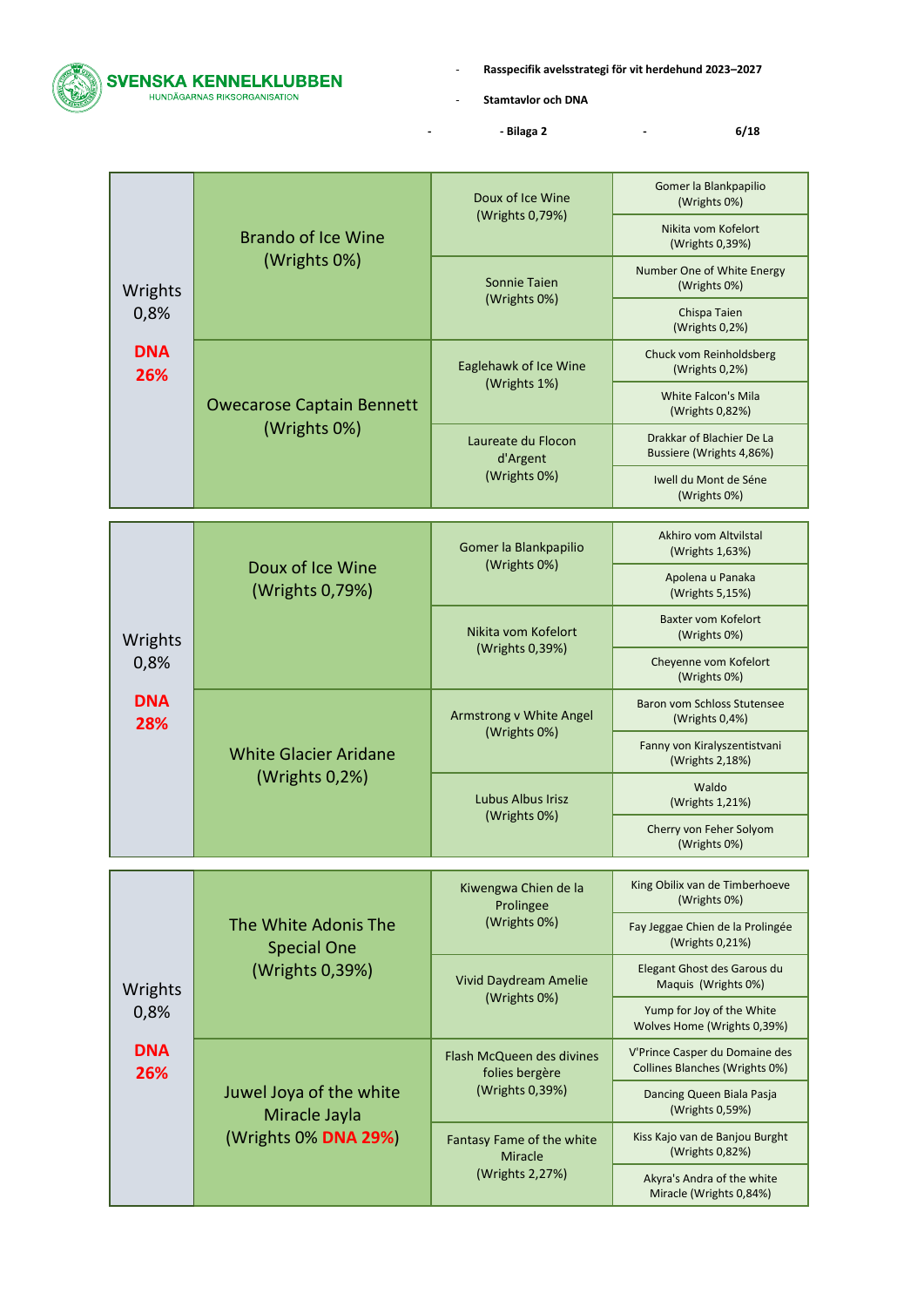

- **Stamtavlor och DNA**

**- - Bilaga 2 - 7/18**

|                   | Gangster uit het Noorden                                     | Gangster vom TS                                | <b>Sunnantorps Grant Gawain</b><br>(Wrights 0%)       |
|-------------------|--------------------------------------------------------------|------------------------------------------------|-------------------------------------------------------|
|                   |                                                              | (Wrights 0%)                                   | Zorana vom Terlüner Schloss<br>(Wrights 0%)           |
| Wrights<br>0,2%   | (Wrights 0,39%)                                              | Pretty Girl Lindy uit het<br>Noorden           | Pretty Boy Finn von der Nordhelle<br>(Wrights 0%)     |
| <b>DNA</b>        |                                                              | (Wrights 0,2%)                                 | Lizzy uit het Noorden<br>(Wrights 0,39%)              |
| 26%               |                                                              | Allegro von Pardiel<br>Grischun                | Errol of Jackie's White Flake Farm<br>(Wrights 1,62%) |
|                   | Qaiyoosha Quty of<br><b>Beautyful Whites</b>                 | (Wrights 1,19%)                                | Quandie vom Werntal<br>(Wrights $0,4%$ )              |
|                   | (Wrights 0%)                                                 | Inushka of Beautyful<br>Whites                 | Rusty Jado of the Heart of Lothian<br>(Wrights 0%)    |
|                   |                                                              | (Wrights 0%)                                   | Baiyoosha of Beautyful Whites<br>(Wrights 0,39%)      |
|                   |                                                              |                                                |                                                       |
|                   |                                                              | <b>Baxter vom Kofelort</b><br>(Wrights 0%)     | Goliath vom Vilstaler Land<br>(Wrights 3,26%)         |
|                   | Nanuc vom Kofelort<br>(Wrights 0,39%)                        |                                                | Bonny Two von der Hohensyburg<br>(Wrights 0,79%)      |
| Wrights           |                                                              | Cheyenne vom Kofelort<br>(Wrights 0%)          | Yerry Lee von der Hohensyburg<br>(Wrights 0%)         |
| 1%                |                                                              |                                                | Doreen von Schustergarten<br>(Wrights 1,43%)          |
| <b>DNA</b><br>32% |                                                              | Allegro von Pardiel<br>Grischun                | Errol of Jackie's White Flake Farm<br>(Wrights 1,62%) |
|                   | Qaiyoosha Quty of<br><b>Beautyful Whites</b><br>(Wrights 0%) | (Wrights 1,19%)                                | Quandie vom Werntal<br>(Wrights 0,4%)                 |
|                   |                                                              | Inushka of Beautyful<br>Whites<br>(Wrights 0%) | Rusty Jado of the Heart of Lothian<br>(Wrights 0%)    |
|                   |                                                              |                                                | Baiyoosha of Beautyful Whites<br>(Wrights 0,39%)      |
|                   |                                                              |                                                |                                                       |
|                   |                                                              | Andy Do Vale Do Iquiry<br>(Wrights 0%)         | Alhambra's Bonno II<br>(Wrights 0%)                   |
|                   | Chacal Do Vale Do Iquiry<br>(Wrights 2,41%)                  |                                                | Alhambra's Dara<br>(Wrights 0%)                       |
| Wrights<br>0%     |                                                              | Meg do Rancho o Pastor                         | Alhambra's Thall<br>(Wrights 2,47%)                   |
| <b>DNA</b>        |                                                              | (Wrights 4,42%)                                | <b>Mell Das Dunas Brancas</b><br>(Wrights 0%)         |
| 21%               |                                                              | Apolo De Kupal Kuyen                           | Zar De La Real Corte De Las<br>Arcanas (Wrights 0,8%) |
|                   | Thais de Kupal Kuyen<br>(Wrights 25,79%)                     | (Wrights 0%)                                   | Ambar Del Enigma Zulu<br>(Wrights 7,16%)              |
|                   |                                                              | Ambar Del Enigma Zulu<br>(Wrights 7,16%)       | Donner de White Shadow<br>(Wrights 14,22%)            |
|                   |                                                              |                                                | Brisa von Basel<br>(Wrights 12,94%)                   |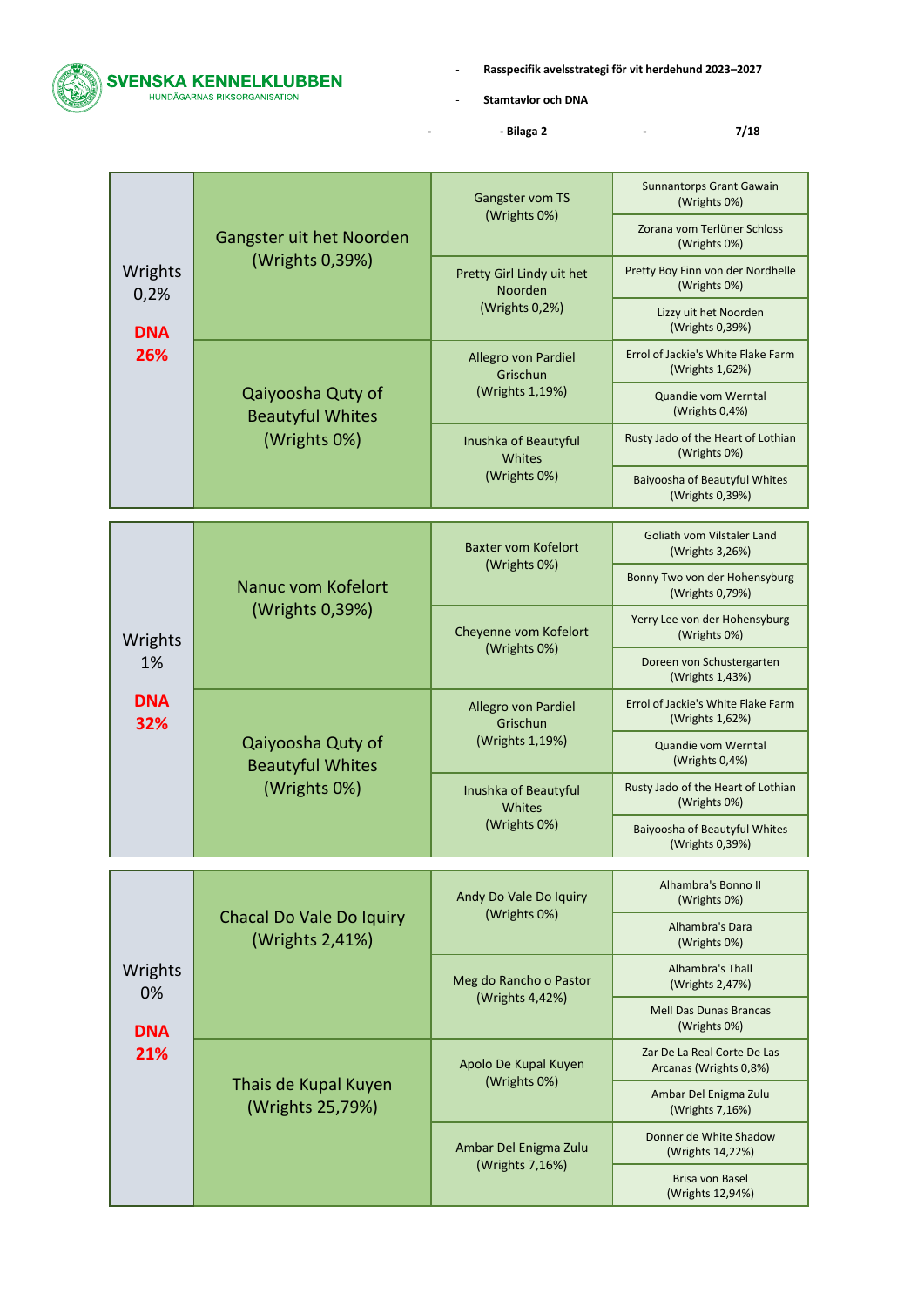

- **Stamtavlor och DNA**

**- - Bilaga 2 - 8/18**

| Wrights           | <b>Blaidd Gwyn Thunderstorm</b><br>Freke<br>(Wrights 0%) | Vi'Ka Caoz<br>(Wrights 0,78%)                   | <b>Gringo Of White Finess</b><br>(Wrights 0,2%)               |
|-------------------|----------------------------------------------------------|-------------------------------------------------|---------------------------------------------------------------|
|                   |                                                          |                                                 | Cirkeline<br>(Wrights 0%)                                     |
|                   |                                                          | Heyoka Du Domaine Des<br><b>Collines Blan</b>   | Vasten Du Domaine Des Collines<br>Blan (Wrights 0,21%)        |
| 0,2%              |                                                          | (Wrights 2,85%)                                 | <b>Blanche Du Domaine Des Collines</b><br>Bla (Wrights 0,98%) |
| <b>DNA</b><br>26% | Frostflake's Ophelia<br>(Wrights 0%)                     | Dw's Teo Torriatte<br>(Wrights 0%)              | Zucchero Meldolesi<br>(Wrights 0%)                            |
|                   |                                                          |                                                 | Strawberry Ice v Vlerckensteijn<br>(Wrights $0,4%$ )          |
|                   |                                                          | <b>Frostflake's Grace Kelly</b><br>(Wrights 0%) | Lothians Vencer Kann<br>Schimmelpfeng (Wrights 2,93%)         |
|                   |                                                          |                                                 | Zena Of White Condor<br>(Wrights 1,61%)                       |
|                   |                                                          |                                                 |                                                               |
|                   |                                                          |                                                 | Donar Oet Grunnen                                             |

| Wrights<br>0,2% | Dw's Teo Torriatte<br>(Wrights 0%)                 | Zucchero Meldolesi<br>(Wrights 0%)                      | Donar Oet Grunnen<br>(Wrights 0,21%)                   |                                                    |
|-----------------|----------------------------------------------------|---------------------------------------------------------|--------------------------------------------------------|----------------------------------------------------|
|                 |                                                    |                                                         | Yukj di casa Praderio<br>(Wrights 3,2%)                |                                                    |
|                 |                                                    | Strawberry Ice v<br>Vlerckensteijn                      | <b>Bandit The White Star</b><br>(Wrights 0,21%)        |                                                    |
|                 | <b>DNA</b>                                         |                                                         | (Wrights $0,4%$ )                                      | Kara Tirshka v Vlerckensteijn<br>(Wrights $0,4%$ ) |
| 28%             | Suebull's Ziggy Zaraphina<br>(Wrights 0%, DNA 21%) | Langundo Vom Terlüner<br><b>Schloss</b><br>(Wrights 0%) | <b>Cortez Vom Eis</b><br>(Wrights 0%)                  |                                                    |
|                 |                                                    |                                                         | Alinga Vom Terlüner Schloss<br>(Wrights 0%)            |                                                    |
|                 |                                                    |                                                         | Riddarängens Austin<br>(Wrights 3,12%, <b>DNA 27%)</b> | Ingrids Vita Apollon<br>(Wrights 0%)               |
|                 |                                                    |                                                         |                                                        | Paradise Pearl's Bella<br>(Wrights 1,59%)          |

| Wrights<br>0%<br><b>DNA</b><br>27% | <b>Novara Nox Ahlitah Quest</b><br>(Wrights 0,78%)                       | Hay Jay Prince vom<br>Niehuser See<br>(Wrights $0,41\%$ )      | <b>Gringo of White Finess</b><br>(Wrights $0.2\%$ )      |
|------------------------------------|--------------------------------------------------------------------------|----------------------------------------------------------------|----------------------------------------------------------|
|                                    |                                                                          |                                                                | <b>Esprit Emily of White Condor</b><br>(Wrights 1,61%)   |
|                                    |                                                                          | Indira vom Niehuser See<br>(Wrights 1,58%)                     | Devil of white Energy<br>(Wrights 3,34%)                 |
|                                    |                                                                          |                                                                | Luana vom Sutumer Grund<br>(Wrights 0%)                  |
|                                    | <b>Qute Adorable Snowwhite</b><br>of the Dutch Highlands<br>(Wrights 0%) | Hocus Pocus of the White<br><b>Wolves Home</b><br>(Wrights 0%) | Elegant Ghost des Garous du<br>Maguis (Wrights 0%)       |
|                                    |                                                                          |                                                                | Nonjah Bibi of the White Wolves<br>Home (Wrights 0,41%)  |
|                                    |                                                                          | New White Pearl of the<br>Dutch Highlands<br>(Wrights 0%)      | Beloved White Adventure Zayas<br>(Wrights 0,39%)         |
|                                    |                                                                          |                                                                | <b>Crystal Moon's New White</b><br>Charisma (Wrights 0%) |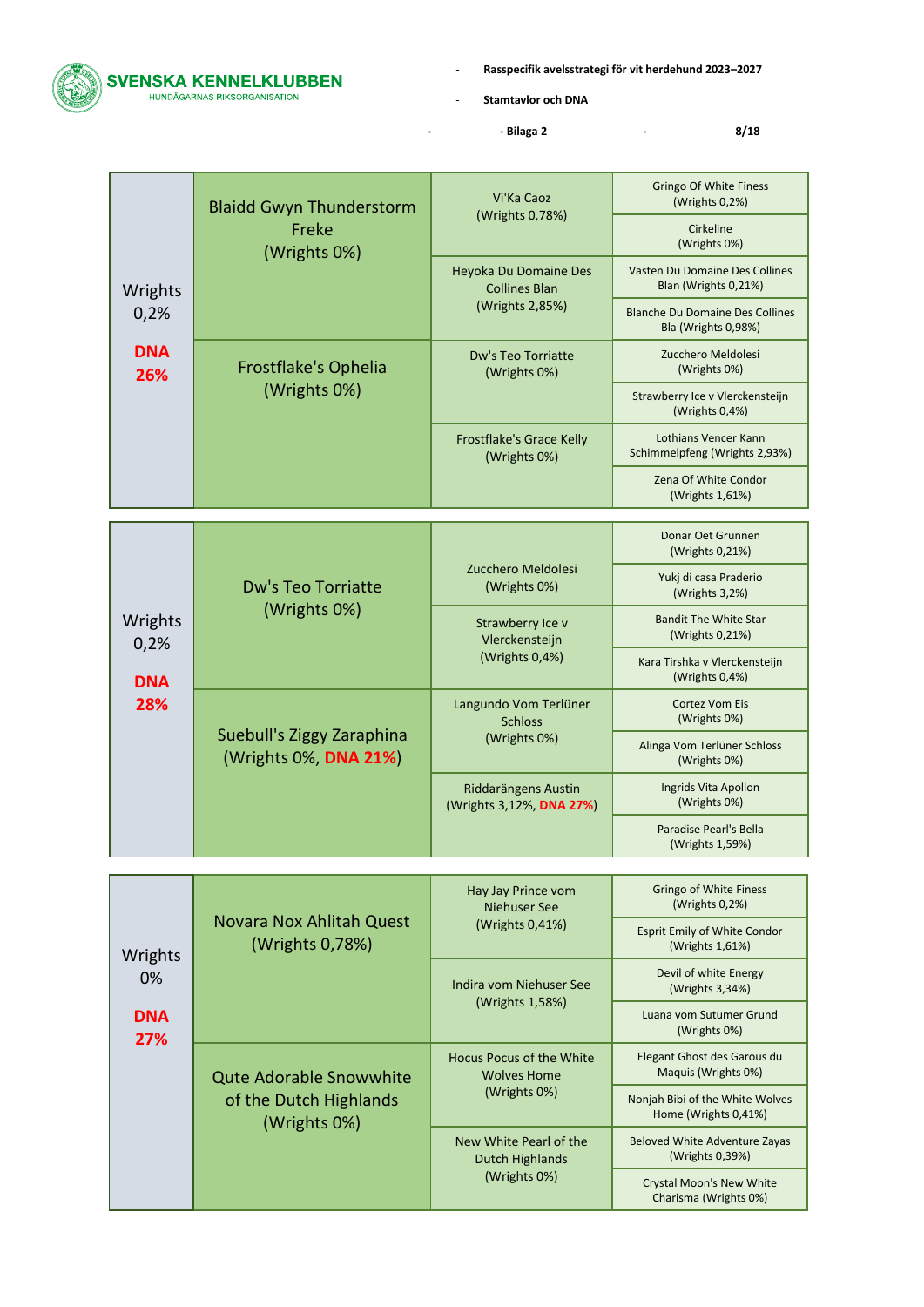

- **Stamtavlor och DNA**

**- - Bilaga 2 - 9/18**

|                 | Vallgårdens Dashing Duke                      | Vallgårdens Monsieur<br>Aragon<br>(Wrights 0,83%)            | Båthuset's Macho<br>(Wrights 0%)                            |
|-----------------|-----------------------------------------------|--------------------------------------------------------------|-------------------------------------------------------------|
|                 |                                               |                                                              | Kastanjebo Kalma<br>(Wrights 12,5%)                         |
| Wrights<br>0,4% | (Wrights 0,2%)                                | <b>Bacchara of Trebons Berger</b><br><b>Blanc</b>            | Nice Of You To Come Bye Ultimo<br>(Wrights $2,6\%$ )        |
| <b>DNA</b>      |                                               | (Wrights 0,82%)                                              | Zena Of White Condor<br>(Wrights 1,61%)                     |
| 23%             |                                               | Born to Win White General<br>(Wrights 0%)                    | Herakles Muo Of The Heart Of<br>Lothian (Wrights 0%)        |
|                 | <b>Bonnibel of Lovely</b><br>Whitestar        |                                                              | Nice Of You To Come Bye<br>Almighty (Wrights 0,2%)          |
|                 | (Wrights 1% DNA 27%)                          | <b>Cookie Star z Rance</b><br><b>Montara</b>                 | Alvo Giro Of Quiet Angel<br>(Wrights 3,85%)                 |
|                 |                                               | (Wrights 0%)                                                 | Husky Vom Märkischen Oderland<br>(Wrights 0%)               |
|                 |                                               | Allegro of Shadasa                                           | E'Jehol du Bois des Ternes<br>(Wrights 3,42%)               |
|                 | Sir Morgan Jonah's White<br>Joy (Wrights 0%)  | (Wrights 0%)                                                 | Januja-Ezira of Skah Dakota<br>(Wrights 0%)                 |
| Wrights<br>0%   |                                               | Princess Yasmin Jonah's<br>White Joy<br>(Wrights 0,4%)       | Pretty Boy Finn von der Nordhelle<br>(Wrights 0%)           |
| <b>DNA</b>      |                                               |                                                              | Lady Quinta uit het Noorden<br>(Wrights 6,45%)              |
| 21%             | Wynter Spirit Kennels Anya<br>(Wrights 1,83%) | Phineas Akbo-Parchovany<br>(Wrights 0%)                      | Invincible zente lords of white<br>shepherd (Wrights 1,66%) |
|                 |                                               |                                                              | Holliday Star z Ranče Montara<br>(Wrights 2,09%)            |
|                 |                                               | Nahla Ahlitah Quest<br>(Wrights 0,78%)                       | Hay Jay Prince vom Niehuser See<br>(Wrights 0,41%)          |
|                 |                                               |                                                              | Indira vom Niehuser See<br>(Wrights 1,58%)                  |
|                 |                                               | Veshukan Yasu<br>(Wrights 1,61%)                             | Caely's White Flower Easy Rider<br>(Wrights 1,88%)          |
|                 | Joulumaan Kuunkajo<br>(Wrights 0%)            |                                                              | Veshukan Vega<br>(Wrights 0%)                               |
| Wrights<br>0%   |                                               | Joulumaan Kesäyön<br>Poutapilvi                              | Efkeria's Aladin<br>(Wrights 0%)                            |
| <b>DNA</b>      |                                               | (Wrights 0,79%)                                              | Joulumaan Canis Stella Sirius<br>(Wrights 10,35%)           |
| 23%             | Really Special Edition of the                 | Novara Nox Ahlitah Quest                                     | Hay Jay Prince vom Niehuser See<br>(Wrights $0,41\%$ )      |
|                 | <b>Dutch Highlands</b><br>(Wrights 0%)        | (Wrights 0,78%)                                              | Indira vom Niehuser See<br>(Wrights 1,58%)                  |
|                 |                                               | Kir Royal of the White<br><b>Wolves Home</b><br>(Wrights 0%) | Elegant Ghost des Garous du<br>Maquis (Wrights 0%)          |
|                 |                                               |                                                              | Sugar Babe of the White Wolves<br>Home (Wrights 0%)         |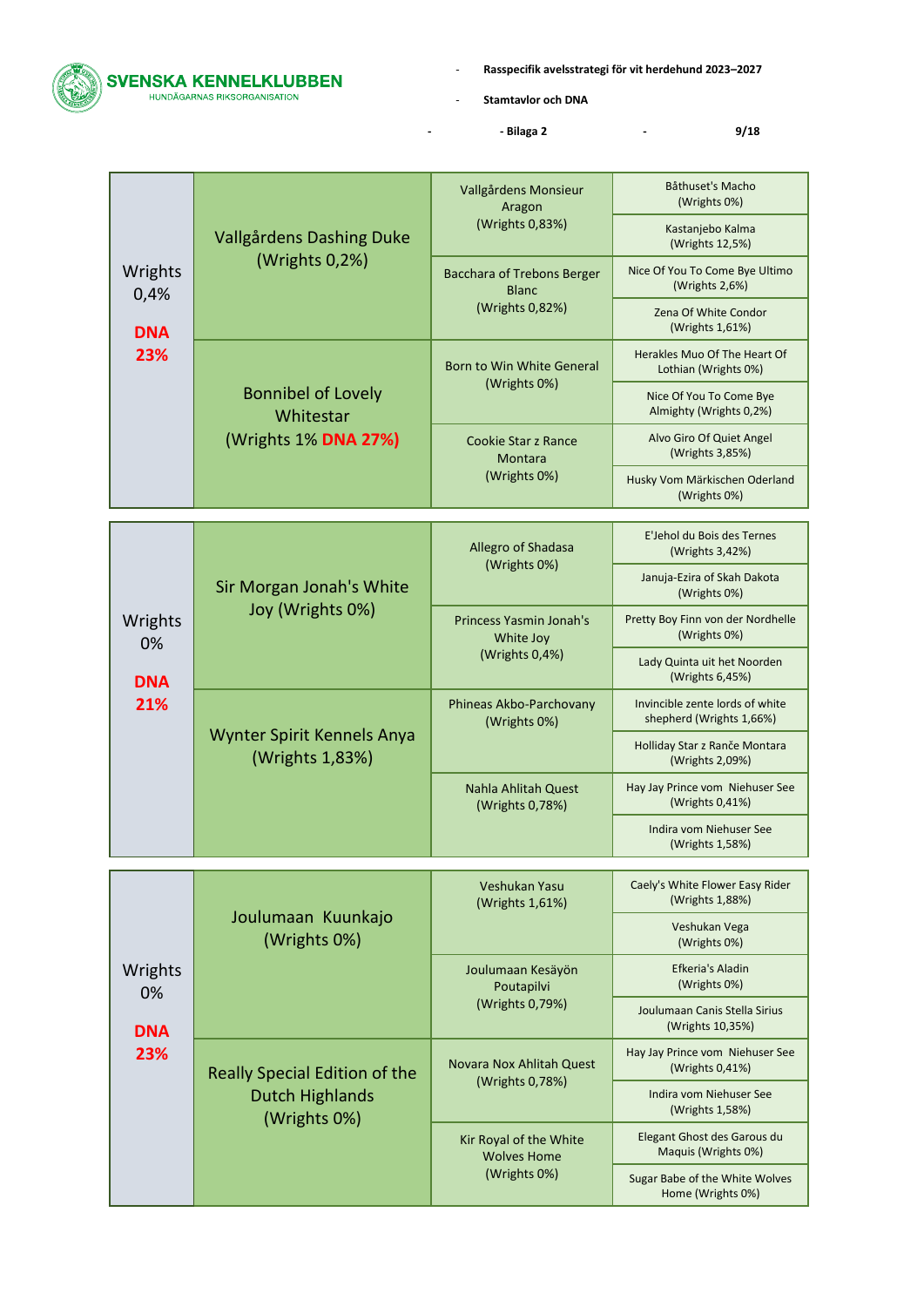

- **Stamtavlor och DNA**

**- - Bilaga 2 - 10/18**

|                   | <b>Dreamworks Roman</b><br>Shepherd (Wrights 0%)                 | <b>SureFire Special Forces</b><br>Silverstar<br>(Wrights 0%) | Wf's Devlyn's White Warrior<br>(Wrights 0%)              |
|-------------------|------------------------------------------------------------------|--------------------------------------------------------------|----------------------------------------------------------|
|                   |                                                                  |                                                              | Wesfleld's Ice Ice Baby<br>(Wrights 0%)                  |
| Wrights<br>6,25%  |                                                                  | <b>Dreamworks Sweet Lady</b><br>Lily of the Valley           | Zucchero Meldolesi<br>(Wrights 0%)                       |
| <b>DNA</b>        |                                                                  | (Wrights 0%)                                                 | Strawberry Ice v Vlerckensteijn<br>(Wrights 0,4%)        |
| 37%               |                                                                  | Zucchero Meldolesi<br>(Wrights 0%)                           | Donar Oet Grunnen<br>(Wrights 0,21%)                     |
|                   | Majestics Poppela Gioia                                          |                                                              | Yukj di casa Praderio<br>(Wrights 3,2%)                  |
|                   | (Wrights 0%)                                                     | <b>Majestics Amber Grace</b><br>(Wrights 0%)                 | Bendor Duke of Westminster v<br>Starr (Wrights 1,52%)    |
|                   |                                                                  |                                                              | India vom Werntal<br>(Wrights 0%)                        |
|                   |                                                                  | Beautiful angel du bois des                                  | Apache of White Energy<br>(Wrights 1,59%)                |
|                   | <b>GAUDI Du Bois Des Ternes</b><br>(Wrights 0,4%)                | ternes<br>(Wrights 0,2%)                                     | S'Hawai de la Roche Blanche<br>(Wrights 3,98%)           |
| Wrights           |                                                                  | <b>EAZY Du Bois Des Ternes</b><br>(Wrights 0,62%)            | Big Bad Boy Du Bois Des Ternes<br>(Wrights 1,59%)        |
| 0%                |                                                                  |                                                              | Horsebo Chanel Nº5<br>(Wrights 0,2%)                     |
| <b>DNA</b><br>29% | <b>Dreamworks Fairies Wear</b><br><b>Boots</b><br>(Wrights 0,2%) | Zucchero Meldolesi<br>(Wrights 0%)                           | Donar Oet Grunnen<br>(Wrights 0,21%)                     |
|                   |                                                                  |                                                              | Yukj di casa Praderio<br>(Wrights 3,2%)                  |
|                   |                                                                  | Rosalinde Rose van<br>Vlerckensteyn<br>(Wrights 0,39%)       | Surefire Obi-Wan Kinobi<br>(Wrights 0,8%)                |
|                   |                                                                  |                                                              | Nice of you to Come Bye Polly<br>McShane (Wrights 0,83%) |
|                   |                                                                  | <b>Basti Boy of White Castle</b>                             | Devin vom Märkischen Oderland<br>(Wrights 0,4%)          |
|                   | <b>Bandit the White Star</b>                                     | (Wrights 1,62%)                                              | Cora von der Elmsburg<br>(Wrights 10,18%)                |
| Wrights           | (Wrights 0,21%)                                                  | Ashley-Alissa vom Bruckner<br>Landl                          | Biaggi vom Alexanderhof<br>(Wrights 0%)                  |
| 0%                |                                                                  | (Wrights 0%)                                                 | Xentra Lucie vom<br>Werntal(Wrights 1,27%)               |
| <b>DNA</b><br>24% |                                                                  | Roann-Vantasia One Point<br>$\Omega$                         | Vantasia Xpect the Unexpected<br>(Wrights 1,18%)         |
|                   | Ve-Lin's Kasa V Surefire                                         | (Wrights 8,27%)                                              | Ro-Ann's Lady Dynahmite<br>(Wrights 6,49%)               |
|                   | (Wrights 0,8%)                                                   | Ve-Lin's Migirl Lakota<br>(Wrights 5,94%)                    | Ve-Lin's Dakota Cinbob<br>(Wrights 6,65%)                |
|                   |                                                                  |                                                              | <b>Von Lexus Surefire</b><br>(Wrights 1,03%)             |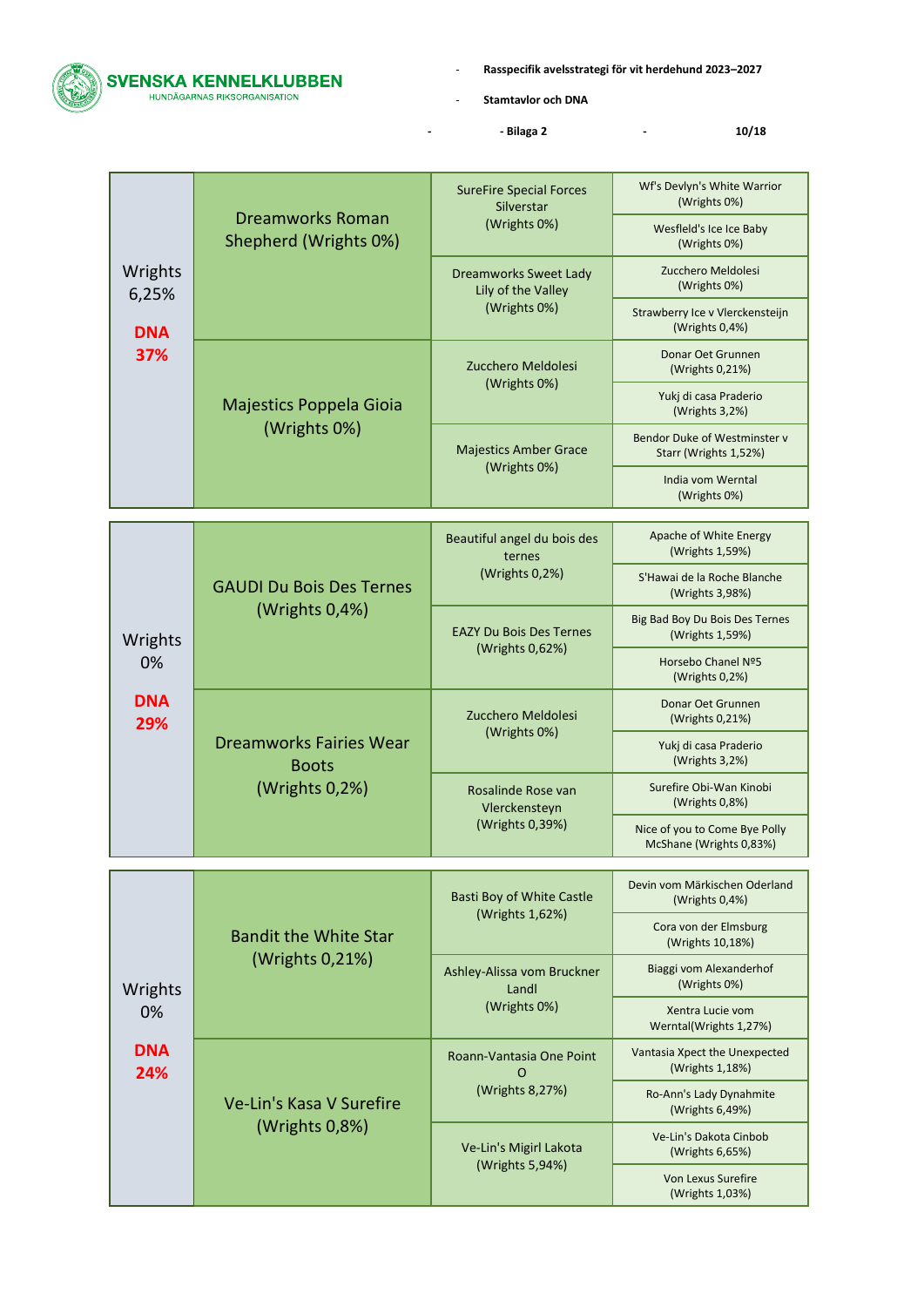

- **Stamtavlor och DNA**

**- - Bilaga 2 - 11/18**

|                   |                                                          | <b>OMAR SHARIF Biale</b><br>Wzgorza                              | Argos<br>(Wrights 1,79%)                                      |
|-------------------|----------------------------------------------------------|------------------------------------------------------------------|---------------------------------------------------------------|
|                   | <b>BeDaBlanco Exotic Ernie</b>                           | (Wrights 0%)                                                     | Star of Tiger Berta<br>(Wrights 4,33%)                        |
| Wrights           | (Wrights 0,21%)                                          | <b>BeDaBlanco's Brave Beyla</b><br>(Wrights 0,8%)                | Kappelgaard's Tyson<br>(Wrights 0,83%)                        |
| 0%                |                                                          |                                                                  | Egeborg's White Buffy<br>(Wrights 0%)                         |
| <b>DNA</b><br>24% |                                                          | Kowhai Spirit Of Skywalker<br>(Wrights 0,81%)                    | White Spirit of Dreams' Aragorn<br>(Wrights 0%)               |
|                   | <b>Boardhill Blonde Bombshell</b>                        |                                                                  | Kowhai Luck Of Avatar<br>(Wrights $0,2%$ )                    |
|                   | (Wrights 0%)                                             | Legend Of White Full Moon<br><b>After Twilight</b>               | Braveheart - Ben von Einstein's<br>Erben (Wrights 0%)         |
|                   |                                                          | (Wrights 0%)                                                     | Gentle Gwen of the White<br>Miracles (Wrights 0,84%)          |
|                   |                                                          |                                                                  |                                                               |
|                   | <b>Blaidd Gwyn Thunderstorm</b><br>Freke<br>(Wrights 0%) | Vi'Ka Caoz<br>(Wrights 0,78%)                                    | <b>Gringo Of White Finess</b><br>(Wrights 0,2%)               |
|                   |                                                          |                                                                  | Cirkeline<br>(Wrights 0%)                                     |
| Wrights           |                                                          | Heyoka Du Domaine Des<br><b>Collines Blan</b><br>(Wrights 2,85%) | Vasten Du Domaine Des Collines<br>Blan (Wrights 0,21%)        |
| 0%                |                                                          |                                                                  | <b>Blanche Du Domaine Des Collines</b><br>Bla (Wrights 0,98%) |
| <b>DNA</b><br>26% | Frostflake's Xtra X<br>(Wrights 0%)                      | Amon Da Estancia Dos<br>Coqueiros<br>(Wrights 0,4%)              | Brad Lucky Star Do Novo Tempo<br>(Wrights 25%)                |
|                   |                                                          |                                                                  | Atina Adam Ringo BR La Chapelle<br>(Wrights 0,4%)             |
|                   |                                                          | Frostflake's Ophelia<br>(Wrights 0%)                             | Dw's Teo Torriatte<br>(Wrights 0%)                            |
|                   |                                                          |                                                                  | Frostflake's Grace Kelly<br>(Wrights 0%)                      |
|                   |                                                          |                                                                  |                                                               |
|                   | Blu Wayne Stark (di Grande                               | <b>Gringo Of White Finess</b><br>(Wrights 0,2%)                  | Bossanova von White Angel<br>(Wrights 0%)                     |
| Wrights<br>0%     | Inverno)<br>(Wrights 0%)                                 |                                                                  | <b>Esprie of White Finess</b><br>(Wrights 0,84%)              |
|                   |                                                          | Anja<br>(Wrights 0%)                                             | Wayne<br>(Wrights 0%)                                         |
| <b>DNA</b>        |                                                          |                                                                  | <b>Shila</b><br>(Wrights 3,2%)                                |
| 21%               | Foxhunt's Nothing Else but                               | Steel's Royal Combo Of<br>Foxhunt                                | Royal Von Tasz Classic Combo<br>(Wrights 11,78%)              |

(Wrights 0,4%)

Foxhunt's Lil' Miss Sas-A-Fras (Wrights 5,73%)

Surefire Ruff's Gust Of Wind Of Fws (Wrights 2,39%)

Surefire Lil' Miss Tasz of FS (Wrights 7,91%)

Regalwise X-Steel Emerald (Wrights 6,51%)

You (Wrights 1,98%)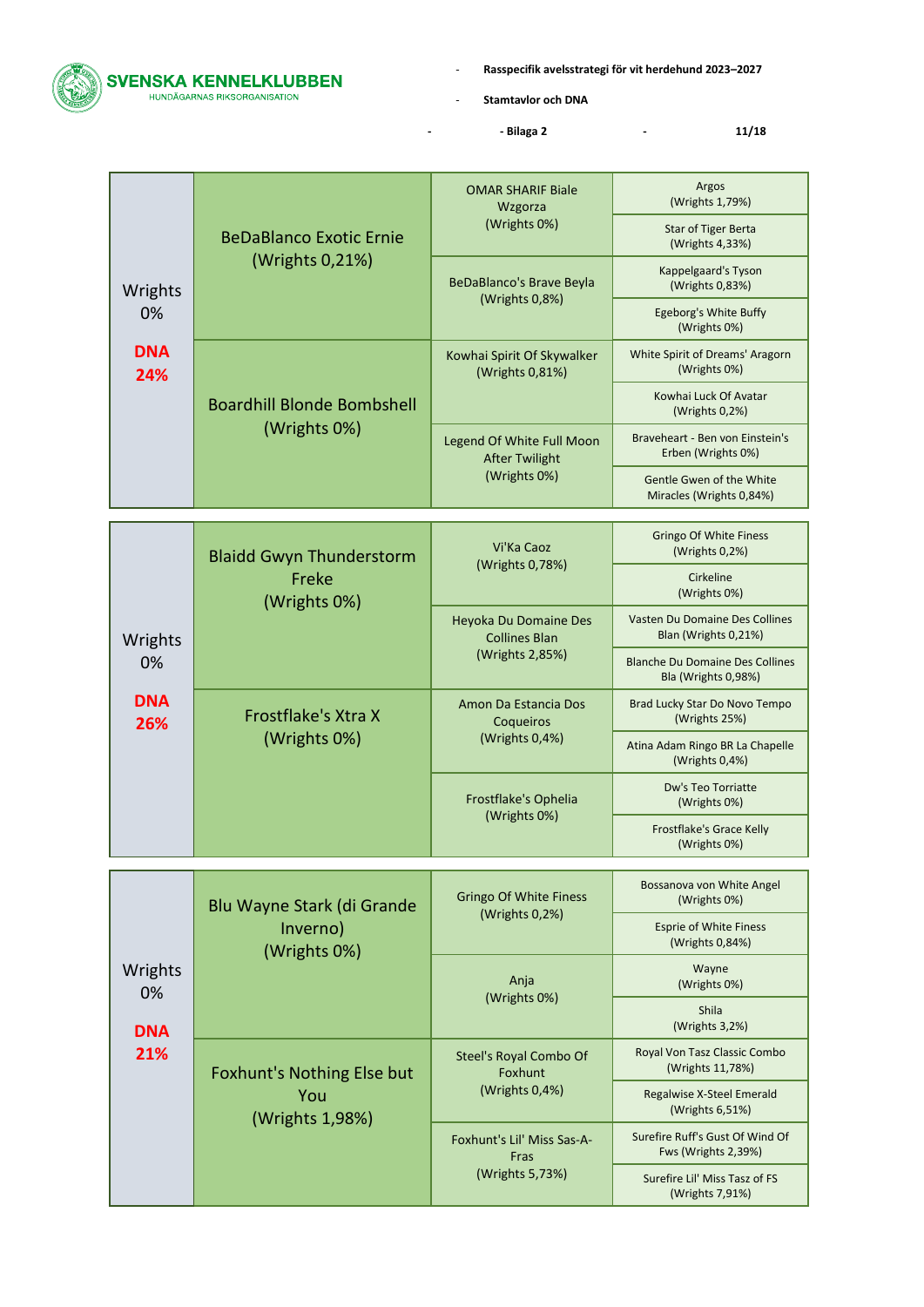- **Stamtavlor och DNA**

**- - Bilaga 2 - 12/18**

|               | <b>Dw's Teo Torriatte</b><br>(Wrights 0%)       | Zucchero Meldolesi<br>(Wrights 0%)                      | Donar Oet Grunnen<br>(Wrights 0,21%)            |
|---------------|-------------------------------------------------|---------------------------------------------------------|-------------------------------------------------|
|               |                                                 |                                                         | Yukj di casa Praderio<br>(Wrights 3,2%)         |
| Wrights<br>0% |                                                 | Strawberry Ice v<br>Vlerckensteijn<br>(Wrights $0,4%$ ) | <b>Bandit The White Star</b><br>(Wrights 0,21%) |
| <b>DNA</b>    |                                                 |                                                         | Kara Tirshka v Vlerckensteijn<br>(Wrights 0,4%) |
| 25%           | Riddarängens Austin<br>(Wrights 3,12%, DNA 27%) | Ingrids Vita Apollon<br>(Wrights 0%)                    | Dino Vom Selberg<br>(Wrights 0,2%)              |
|               |                                                 |                                                         | Kulleborgs Fräulein-Evita<br>(Wrights 3,17%)    |
|               |                                                 | Paradise Pearl's Bella<br>(Wrights 1,59%)               | Pipino's Alexandre<br>(Wrights 0%)              |
|               |                                                 |                                                         | <b>Vita Herdens Tess</b><br>(Wrights 0%)        |

|               | <b>Flashing Jewel Explosive</b><br>Design<br>(Wrights 0%)                | Xeno vom Sutumer Grund<br>(Wrights 0%)                              | Luzifers Fighter vom Sutumer<br>Grund (Wrights 0%)   |
|---------------|--------------------------------------------------------------------------|---------------------------------------------------------------------|------------------------------------------------------|
|               |                                                                          |                                                                     | Viva la Vie of the white Wolves<br>Home (Wrights 0%) |
| Wrights<br>2% |                                                                          | Lenmana vom Terluner<br><b>Schloss</b><br>(Wrights 0%)              | Cortez vom Eis<br>(Wrights 0%)                       |
| <b>DNA</b>    |                                                                          |                                                                     | Alinga vom Terlüner Schloss<br>(Wrights 0%)          |
| 26%           | Maple Leaf fan Cosmo's<br><b>Noflik Stee</b><br>(Wrights 4,69%, DNA 31%) | <b>Goliath fan Cosmo's Noflik</b><br><b>Stee</b><br>(Wrights 0%)    | Biaggi vom Alexanderhof<br>(Wrights 0%)              |
|               |                                                                          |                                                                     | Angel von White Angel<br>(Wrights 0%)                |
|               |                                                                          | Xena Famke fan Cosmo's<br><b>Noflik Stee</b><br>(Wrights $0.81\%$ ) | Istas fan Cosmo's Noflik Stee<br>(Wrights 0%)        |
|               |                                                                          |                                                                     | <b>Binti vom Terluner Schloss</b><br>(Wrights 0%)    |

|                   |                                                      | Aico vom Bruckner Landl<br>(Wrights 0%)                   | Biaggi vom Alexanderhof<br>(Wrights 0%)         |
|-------------------|------------------------------------------------------|-----------------------------------------------------------|-------------------------------------------------|
|                   | Beau Brit Od Bijelih Andela                          |                                                           | Xentra Lucie vom Werntal<br>(Wrights 1,27%)     |
| Wrights           | $(W$ rights $0,4%$                                   | Corina Fliegeland                                         | Delljoy of Haely's Future<br>(Wrights 0,6%)     |
| 0%                |                                                      | (Wrights $0.8\%$ )                                        | Alma vom Zillertal<br>(Wrights 5,82%)           |
| <b>DNA</b><br>31% | Made-to-measure Glamour<br>Geisha<br>(Wrights 1,01%) | Crunch vom Stainzer<br>Schilcherland<br>(Wrights $0,4%$ ) | Alvo Giro of Quiet Angel<br>(Wrights 3,85%)     |
|                   |                                                      |                                                           | Caprice of white Heroes<br>(Wrights 4,51%)      |
|                   |                                                      | Horsebo Ciwi<br>(Wrights 0,62%)                           | Nice of You To Come Bye Mojo<br>(Wrights 0,98%) |
|                   |                                                      |                                                           | Enjoy of white Sunshine<br>(Wrights 0%)         |



**The Community** 

T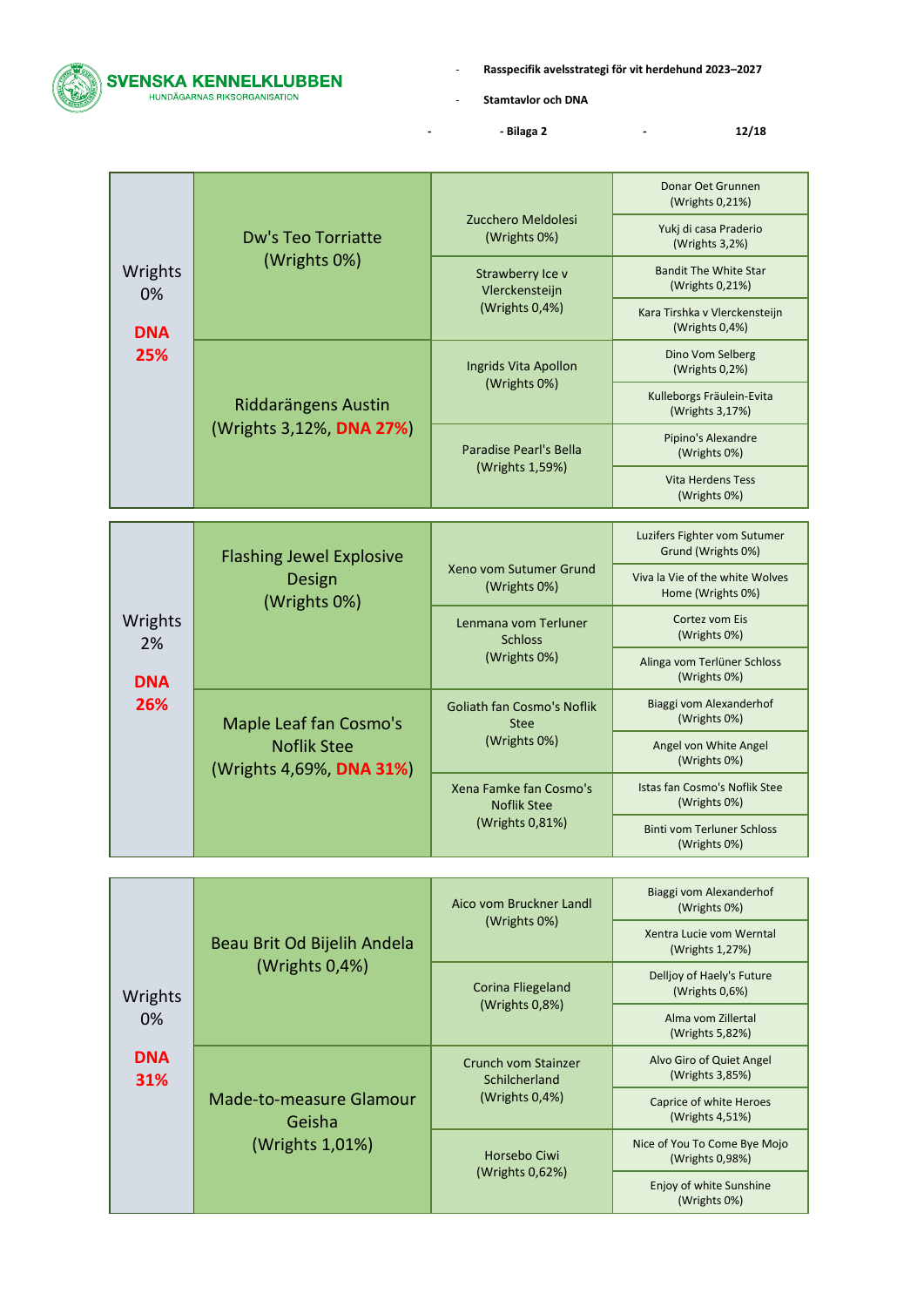

- **Stamtavlor och DNA**

**- - Bilaga 2 - 13/18**

|                   | MiG Iz Beloy Brigady                          | Charis z Blatenskych luk                                  | Caely's White Flower Evening Star<br>(Wrights 1,79%)         |
|-------------------|-----------------------------------------------|-----------------------------------------------------------|--------------------------------------------------------------|
|                   |                                               | (Wrights 0%)                                              | Ginna la Blankpapilio<br>(Wrights 0%)                        |
| Wrights           | (Wrights 0%)                                  | <b>IMAX IZBB</b>                                          | Royal Born to be Wild<br>(Wrights 10,09%)                    |
| 0%                |                                               | (Wrights 0%)                                              | Born to Win White Arizona<br>(Wrights 0%)                    |
| <b>DNA</b><br>28% |                                               | <b>Skif</b><br>(Wrights 0,39%)                            | Lyutsiy<br>(Wrights 0%)                                      |
|                   | Aknur Gul Yukki Fly Iriska                    |                                                           | Diana Princess vom weißen<br>Birkenstolz (Wrights 0%)        |
|                   | (Wrights 0,39%)                               | Arden sol alyaska action                                  | Devil of White Energy<br>(Wrights 3,34%)                     |
|                   |                                               | (Wrights 0,59%)                                           | Rutta'x Royalty Kathreen<br>(Wrights 0%)                     |
|                   |                                               | Chiron the lovely White<br>Shepherd                       | Eljayno From Wihehokewa<br>(Wrights 0,39%)                   |
|                   | <b>Hinto Van Suthwalda</b><br>(Wrights 0%)    | (Wrights 0%)                                              | Honeymoon's Lea of Buscin's<br>Love (Wrights 1,97%)          |
| Wrights           |                                               | Enjoy van Suthwalda<br>(Wrights 0%)                       | Flash McQueen des Divines folies<br>bergère (Wrights 0,39%)  |
| 0%                |                                               |                                                           | Chico van Suthwalda<br>(Wrights 0%)                          |
| <b>DNA</b><br>28% | <b>Egeborgs Dreaming Inki</b><br>(Wrights 0%) | Gribouille De L'ange<br>Gardien De Faujus<br>(Wrights 0%) | Croc Blanc De l'Ange Gardien de<br>Faujus (Wrights 0,21%)    |
|                   |                                               |                                                           | Blue Ice du Domaine des Collines<br>Blanches (Wrights 0,21%) |
|                   |                                               | Egeborg's White Enya<br>(Wrights 0%)                      | Egeborg's Aslan<br>(Wrights 0%)                              |
|                   |                                               |                                                           | Tinka's Laika<br>(Wrights $0,4%$ )                           |
|                   |                                               | <b>Buddy-Enrico Vom</b><br>Osteland                       | Axo Von Der Beerentrift<br>(Wrights 1,19%)                   |
|                   | <b>Veddinas Baccus</b>                        | (Wrights 2,38%)                                           | Colina Vom Rotbachsee<br>(Wrights 0%)                        |
| Wrights<br>0%     | (Wrights 0,39%)                               | Ingrids Vita Angelique<br>(Wrights 0%)                    | Dino Vom Selberg<br>(Wrights 0,2%)                           |
| <b>DNA</b><br>34% |                                               |                                                           | Kulleborgs Fräulein-Evita<br>(Wrights 3,17%)                 |
|                   |                                               | Sunnantorps Gilroy Gibson                                 | Aragon<br>(Wrights 0%)                                       |
|                   | <b>Sunnantorps Nala</b><br>(Wrights 1,97%)    | (Wrights 0%)                                              | Sunnantorps Bezel Blixtra<br>(Wrights 0%)                    |
|                   |                                               | White Angel Of Pici Fantasy<br>(Wrights 0%)               | Delphi Von Tirol<br>(Wrights 0%)                             |
|                   |                                               |                                                           | <b>White Glacier Ariadne</b><br>(Wrights $0,2%$ )            |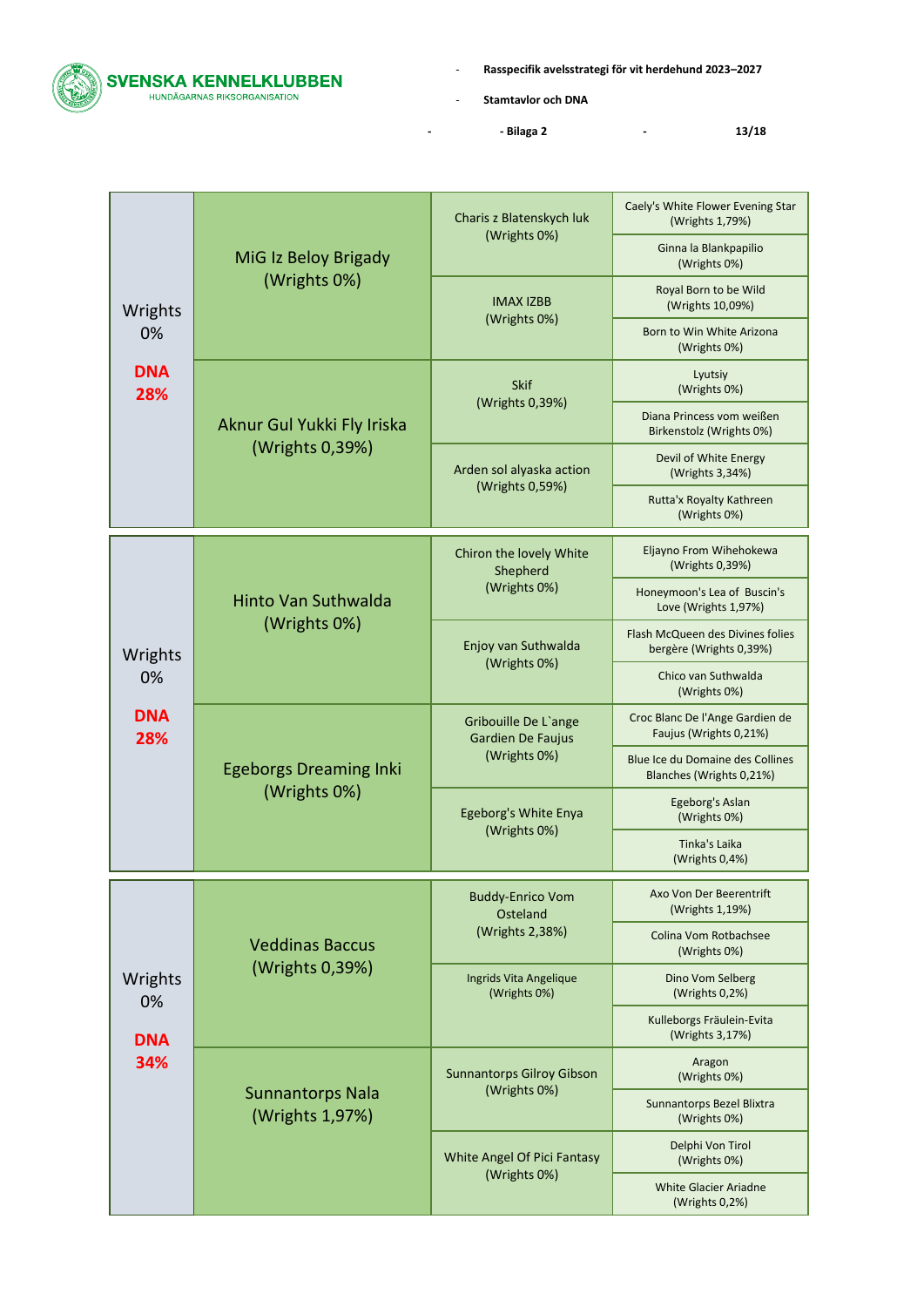

- **Stamtavlor och DNA**

**- - Bilaga 2 - 14/18**

|                            |                                                                                              | Zenado vom Terlüner<br><b>Schloss</b>                           | Neigepearl Warrungal Wiseguy<br>(Wrights 0%)             |
|----------------------------|----------------------------------------------------------------------------------------------|-----------------------------------------------------------------|----------------------------------------------------------|
| 2 dogs                     | <b>White Dreams Of Athabasca</b><br><b>Fantastic Shirki One</b><br>Shankar<br>(Wrights 1,2%) | (Wrights 0%)                                                    | Uzumati vom Terlüner Schloss<br>(Wrights 0,42%)          |
| tested<br>Wrights<br>$0\%$ |                                                                                              | Cherokee Dite Shiro du Bois<br>des Ternes<br>(Wrights 1,4%)     | Tracker du Bois des Ternes<br>(Wrights 0,82%)            |
|                            |                                                                                              |                                                                 | Dakota Van Hiemrod<br>(Wrights 1,39%)                    |
| <b>DNA</b>                 | E Light of Letseng von der                                                                   | Kuperis Vejuonos Serksnas                                       | Jari Jewarof the Heart of Lothian<br>(Wrights 0,79%)     |
|                            | 20-22%<br><b>Nordhelle</b><br>(Wrights 0% DNA 28%)                                           | (Wrights 0,79%)                                                 | Prada Baltic Selerija<br>(Wrights 1,19%)                 |
|                            |                                                                                              | X Jezz la nieta de Hope von<br>der Nordhelle<br>(Wrights 0,49%) | Hardes Herzog Hannibal von der<br>Nordhelle (Wrights 0%) |
|                            |                                                                                              |                                                                 | Fame Lewana von der Nordhelle<br>(Wrights 0,79%)         |

|                                    | Jon Snow du Royaume de la<br>Louve Blanche<br>(Wrights 0%)      | Fabio vom Sutumer Grund<br>(Wrights $0,2\%$ )                   | Bossanova von White Angel<br>(Wrights 0%)                       |
|------------------------------------|-----------------------------------------------------------------|-----------------------------------------------------------------|-----------------------------------------------------------------|
|                                    |                                                                 |                                                                 | Perlayne vom Sutumer Grund<br>(Wrights $0.6\%$ )                |
| Wrights<br>0%<br><b>DNA</b><br>24% |                                                                 | Eaven Shadow du Royaume de<br>la Louve Blanche                  | Vicking de l'Ange Gardien De<br>Faujus (Wrights 0%)             |
|                                    |                                                                 | (Wrights 0%)                                                    | White Shadow du Rioyaume de la<br>Louve Blanche (Wrights 1,81%) |
|                                    | E Light of Letseng von der<br>Nordhelle<br>(Wrights 0% DNA 28%) | Kuperis Vejuonos Serksnas<br>(Wrights 0,79%)                    | Jari Jewarof the Heart of Lothian<br>(Wrights 0,79%)            |
|                                    |                                                                 |                                                                 | Prada Baltic Selerija<br>(Wrights 1,19%)                        |
|                                    |                                                                 | X Jezz la nieta de Hope von<br>der Nordhelle<br>(Wrights 0,49%) | Hardes Herzog Hannibal von der<br>Nordhelle (Wrights 0%)        |
|                                    |                                                                 |                                                                 | Fame Lewana von der Nordhelle<br>(Wrights 0,79%)                |

|               | Aron Lord Vom House<br>Savacium<br>(Wrights 6,67%) | Aron<br>(Wrights $0,4%$ )                 | Oscar Chico Ben van Hiemrod<br>(Wrights 2,18%) |
|---------------|----------------------------------------------------|-------------------------------------------|------------------------------------------------|
|               |                                                    |                                           | Linda Iz Razborce<br>(Wrights 1,66%)           |
| Wrights<br>0% |                                                    | Iris od Bijelih Anđela                    | Faelan vom Terluner Schloss<br>(Wrights 0,39%) |
| <b>DNA</b>    |                                                    | (Wrights $0.2%$ )                         | Frida od bijelih anđela<br>(Wrights 0,42%)     |
| 24%           | Ana<br>(Wrights 0%)                                | Evox vom weissen christal<br>(Wrights 0%) | Cherkan Vom Weissen Christal<br>(Wrights 0%)   |
|               |                                                    |                                           | Adana Von Der Friedensaue<br>(Wrights 0%)      |
|               |                                                    | <b>Blondy</b><br>(Wrights 2,99%)          | Arci<br>(Wrights 0%)                           |
|               |                                                    |                                           | Indoja<br>(Wrights 6,67%)                      |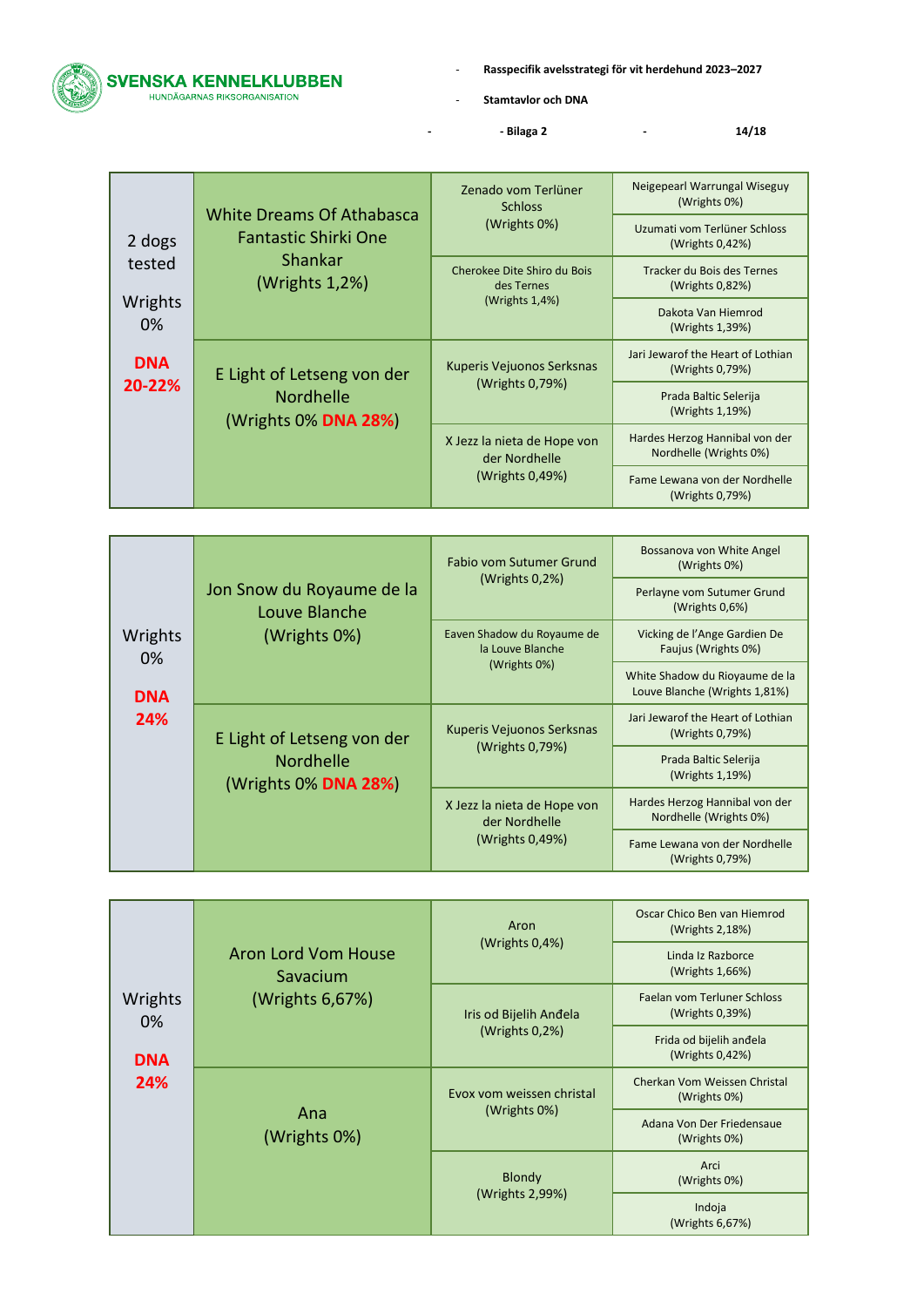

- **Stamtavlor och DNA**

**- - Bilaga 2 - 15/18**

|               |                                                         | <b>Elvis Taien</b><br>(Wrights $1,41\%$ )                       | Mateo von Restinga<br>(Wrights $0.2\%$ )          |
|---------------|---------------------------------------------------------|-----------------------------------------------------------------|---------------------------------------------------|
|               | Avalon Altája                                           |                                                                 | Beky Fillúv Dvúr<br>(Wrights 3,58%)               |
| Wrights<br>0% | (Wrights 2,39%)                                         | Luisa Acabo Czech                                               | Ahepjuk Whiteline Czech<br>(Wrights $0.6\%$ )     |
| <b>DNA</b>    |                                                         | (Wrights 0%)                                                    | Coris Star z Rance Montara<br>(Wrights 0%)        |
| 26%           | Born to Win Warrior Athena<br>(Wrights 0,98 %, DNA 28%) | JJ di Casa Praderio<br>(Wrights 0%)                             | Challenger's White Shepherd<br>Crack (Wrights 0%) |
|               |                                                         |                                                                 | Nausica Vicky Praderio<br>(Wrights $3,2\%$ )      |
|               |                                                         | <b>Born to Win Warrior</b><br><b>Madfire</b><br>(Wrights 1,95%) | Born to Win White Outlaw<br>(Wrights 0%)          |
|               |                                                         |                                                                 | Born to Win White Ultrafire<br>(Wrights $0.6\%$ ) |

|                   |                                                      | Day's IQ<br>(Wrights 7,45%)                                 | <b>Hoofprint Sundance</b><br>(Wrights 8,12%) |
|-------------------|------------------------------------------------------|-------------------------------------------------------------|----------------------------------------------|
|                   | Braehead's Memento Of Q                              |                                                             | Hoofprint Day Light Star<br>(Wrights 8,9%)   |
| Wrights           | (Wrights 7,12%)                                      | Braehead's Alexis Special                                   | Lyndons Angus<br>(Wrights 2,37%)             |
| 9,59%             |                                                      | (Wrights 4,51%)                                             | Ve-Lin's Sabre of Braehead<br>(Wrights 0%)   |
| <b>DNA</b><br>37% | Braehead's Hy Hope for Mt<br>Mist<br>(Wrights 3,35%) | Hylowes Led Zepplin v<br><b>Braehead</b><br>(Wrights 1,79%) | Braehead's Memento Of Q<br>(Wrights 7,12%)   |
|                   |                                                      |                                                             | Tenderluv Hannah v Hylowe<br>(Wrights 0%)    |
|                   |                                                      | <b>Braeheads Taelor-Made</b><br>For Hy Lowe<br>(Wrights %)  | Braehead's Boo- Boo Bear<br>(Wrights 4,51%)  |
|                   |                                                      |                                                             | No information                               |
|                   |                                                      |                                                             |                                              |

|                                                              |                                       | Beau Brit Od bijelih anđela                                        | Aico vom Bruckner Landl<br>(Wrights 0%)            |
|--------------------------------------------------------------|---------------------------------------|--------------------------------------------------------------------|----------------------------------------------------|
|                                                              | Bero Bianco vom                       | (Wrights 0,4%)                                                     | Corina Fliegeland<br>$(W$ rights $0.8\%)$          |
| 2 dogs<br>tested<br>Wrights<br>$0\%$<br><b>DNA</b><br>23-28% | Bründlweg (Wrights 2,57%)             | First Lady Caya vom<br>Stainzer Schilcherland<br>(Wrights $0,4%$ ) | Alvo Giro of Quiet Angel<br>(Wrights 3,85%)        |
|                                                              |                                       |                                                                    | Caprice of white Heroes<br>(Wrights 4,51%)         |
|                                                              | Lungoresina Futura<br>(Wrights 0,79%) |                                                                    | Luzifers Fighter vom Sutumer<br>Grund (Wrights 0%) |
|                                                              |                                       | Vunt vom Sutumer Grund<br>(Wrights $6,64\%$ )                      | Maybe Magic Lou vom Sutumer<br>Grund (Wrights 0%)  |
|                                                              |                                       | Lungoresina Dreamcatcher<br>Gilda<br>(Wrights 0%)                  | Kuperis Vejuonos Serksnas<br>(Wrights 0,79%)       |
|                                                              |                                       |                                                                    | My Venus Indra's Diadem<br>(Wrights 1,56%)         |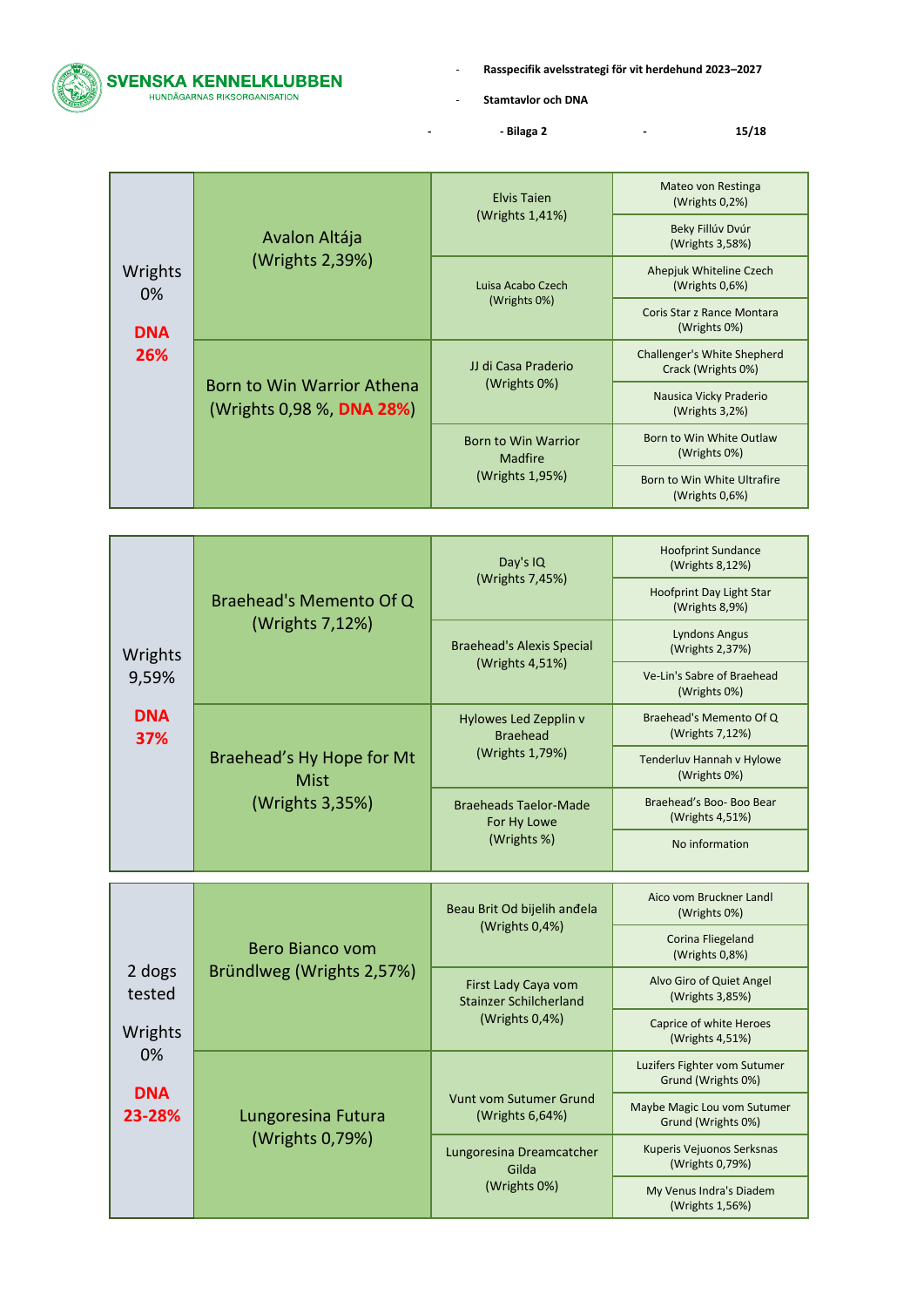

- **Stamtavlor och DNA**

**- - Bilaga 2 - 16/18**

|                                                     | <b>Argent Maximillan</b>                                  | Litt's von King                                   | <b>Strobel's Chief von Hayes</b><br>(Wrights 0,42%) |
|-----------------------------------------------------|-----------------------------------------------------------|---------------------------------------------------|-----------------------------------------------------|
|                                                     |                                                           | (Wrights 0%)                                      | Tracy's Guardian Silver Bell<br>(Wrights 0,4%)      |
| Lobo White                                          | (Wrights 0%)                                              | <b>Strobel's Lady Buck</b>                        | <b>Holmes King Kong</b><br>(Wrights 0%)             |
| <b>Burch</b><br><b>Born 1966</b>                    |                                                           | (Wrights 0%)                                      | Lady Ivory of Roebuck<br>(Wrights 25,01%)           |
| (Wrights<br>0,4%                                    |                                                           | <b>Phantom III</b>                                | White Cloud of La Salle<br>(Wrights 6,25%)          |
|                                                     | Nina van Cleave                                           | (Wrights 0 %)                                     | Pola von-D-Mor<br>(Wrights 10,55%)                  |
|                                                     | (Wrights 0%)                                              | <b>Oatman's Thunder</b>                           | Konig Ruprecht of Lindeholt<br>(Wrights 0%)         |
|                                                     |                                                           | (Wrights 0%)                                      | Snow van Linden<br>(Wrights 0%)                     |
|                                                     |                                                           | Alice's Khenook Von<br>Snowcloud                  | Alice's Chief von Snowcloud<br>(Wrights 0%)         |
|                                                     | <b>Chris's Silver Von</b><br>Snowcloud<br>(Wrights 3,78%) | (Wrights 0%)                                      | Alice's Karita Von Snowcloud<br>(Wrights 2,59%)     |
| Hoofprint                                           |                                                           | <b>Snowcloud's Princess Dee</b><br>(Wrights 0,2%) | <b>Tasco Rin Von Snowcloud</b><br>(Wrights $0,2%$ ) |
| Ocan<br><b>Born 1989</b>                            |                                                           |                                                   | Skeeta Dee Von Snowcloud<br>(Wrights 0,44%)         |
| (Wrights<br>0%                                      | <b>Hoofprint Itsa</b><br>(Wrights 1,56%)                  | Jo-el's Quota<br>(Wrights 1,79%)                  | Lucy's Bronco Edlu-Mibach<br>(Wrights 0%)           |
|                                                     |                                                           |                                                   | Jo-El's Isis Von Atlas<br>(Wrights 0%)              |
|                                                     |                                                           | Katri von Finn<br>(Wrights 27,35%)                | Scofield's Rex Von Finn<br>(Wrights 0%)             |
|                                                     |                                                           |                                                   | Lonni von Finn<br>(Wrights 0%)                      |
|                                                     | <b>Hoofprint Fire Onyx</b><br>(Wrights 3,78%)             | <b>Hoofprint Pancho</b><br>(Wrights 0%)           | <b>Hoofprint Lord Zeus</b><br>(Wrights 0%)          |
|                                                     |                                                           |                                                   | Jo-el's Tezrha<br>(Wrights 2,59%)                   |
| Panther<br>vom                                      |                                                           | <b>Hoofprint Amanda</b><br>(Wrights 0,2%)         | <b>Hoofprint Yuma</b><br>(Wrights 0,2%)             |
| Wolfsblut<br><b>Born 1989</b><br>(Wrights<br>1,78%) |                                                           |                                                   | Hoofprint Joker<br>(Wrights 0,44%)                  |
|                                                     |                                                           | Champion von Kron                                 | <b>Kokes Mahalo</b><br>(Wrights 25%)                |
|                                                     | Arabella Prinzessin vom<br>Wolfsgehege                    | (Wrights 0%)                                      | Shangrila's Sweety-Girl<br>(Wrights 0%)             |
|                                                     | (Wrights 0%)                                              | <b>Hoofprint Blondie</b><br>(Wrights 4,84%)       | Lucy's Bronco Edlu-Mibach<br>(Wrights 0%)           |
|                                                     |                                                           |                                                   | Katri von Finn<br>(Wrights 27,35%)                  |

## <span id="page-15-0"></span>*De 8 grundarnas stamtavlor*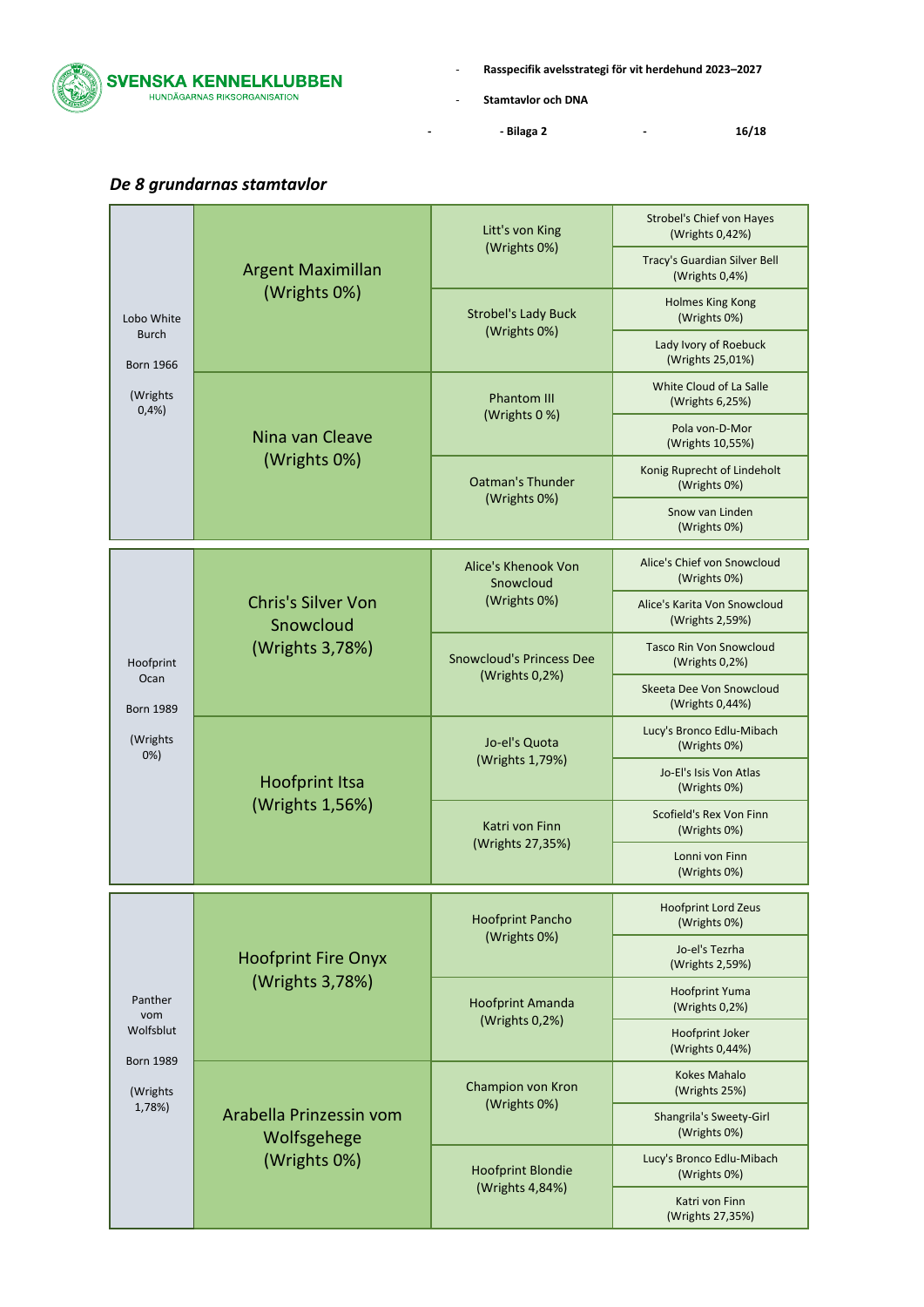SVENSKA KENNELKLUBBEN

- **Rasspecifik avelsstrategi för vit herdehund 2023–2027**

- **Stamtavlor och DNA**

**- - Bilaga 2 - 17/18**

|  |                                        | Champion von Kron                                                   | <b>Kokes Mahalo</b>                                   | <b>Ke Aliis Koke</b><br>(Wrights 2,34%)            |
|--|----------------------------------------|---------------------------------------------------------------------|-------------------------------------------------------|----------------------------------------------------|
|  |                                        |                                                                     | (Wrights 25%)                                         | <b>Ke Aliis Kiki</b><br>(Wrights 2,34%)            |
|  | Mona-Kirby<br>von                      | (Wrights 0%)                                                        | <b>Shangrila's Sweety-Girl</b>                        | Lobo White Burch<br>(Wrights 0,4%)                 |
|  | Ronanke<br><b>Born 1985</b>            |                                                                     | (Wrights 0%)                                          | White Lilac of Blinkbonny<br>(Wrights 0%)          |
|  | (Wrights                               |                                                                     | St Ledger's White<br>Champeon Jim                     | <b>Sherry's Magnificent Mongo</b><br>(Wrights 0%)  |
|  | 0%                                     | <b>Sherman's Gail Diana</b>                                         | (Wrights 2,42 %)                                      | St. Ledger's Erinmist<br>(Wrights 26,76%)          |
|  |                                        | (Wrights 3,66%)                                                     | <b>Sherman's Weiss Schnee</b><br>Dame                 | Lucy's Bronco Edlu-Mibach<br>(Wrights 0%)          |
|  |                                        |                                                                     | (Wrights 3,42%)                                       | Lonni von Finn<br>(Wrights 0%)                     |
|  |                                        |                                                                     | Sherman's Wes-Greif                                   | St Ledger's White Champeon Jim<br>(Wrights 2,42 %) |
|  |                                        | <b>Blake-Star vom Gehege</b><br><b>Eifeler Land</b><br>(Wrights 0%) | (Wrights 3,66%)                                       | Sherman's Weiss Schnee Dame<br>(Wrights 3,42%)     |
|  | Basko of<br>the white                  |                                                                     | Cindy von Ronanke<br>Wrights 0%                       | Champion von Kron<br>(Wrights 0%)                  |
|  | <b>Stars</b>                           |                                                                     |                                                       | Krons Rani von Finn<br>(Wrights 4,79%)             |
|  | <b>Born 1987</b><br>Wrights            | Axenia vom Wolfsblut<br>(Wrights 1,95%)                             | Fleetwood Woody of Hoof<br>Print                      | J.S. Sebastian<br>(Wrights 0%)                     |
|  | 4,37%                                  |                                                                     | (Wrights 7,04%)                                       | Regalwise Ann-Lady<br>(Wrights 3,13%)              |
|  |                                        |                                                                     | Biene vom Wolfsgehege<br>(Wrights 3,33%)              | <b>Sherman's Astor</b><br>(Wrights 14,92%)         |
|  |                                        |                                                                     |                                                       | <b>Hoofprint Clementine</b><br>(Wrights 0%)        |
|  |                                        |                                                                     | St Ledger's White<br>Champeon Jim<br>(Wrights 2,42 %) | <b>Sherry's Magnificent Mongo</b><br>(Wrights 0%)  |
|  |                                        | <b>Sherman's Astor</b>                                              |                                                       | St. Ledger's Erinmist<br>(Wrights 26,76%)          |
|  | Biene vom<br>Wolfs-                    | (Wrights 14,92%)                                                    | <b>Sherman's Schnee</b><br>Madchen                    | <b>Sherry's Magnificent Mongo</b><br>(Wrights 0%)  |
|  | gehege                                 |                                                                     | (Wrights 4,4%)                                        | Sherman's Weiss Schnee Dame<br>(Wrights 3,42%)     |
|  | <b>Born 1983</b><br>(Wrights<br>3,33%) |                                                                     | Lucy's Bronco Edlu-Mibach                             | Joart's Cherokee<br>(Wrights 0%)                   |
|  |                                        | <b>Hoofprint Clementine</b>                                         | (Wrights 0%)                                          | Lucy's Boneca Von Rin<br>(Wrights 0%)              |
|  |                                        | (Wrights 0%)                                                        | Comb's Bergandy of<br>Hoofprint<br>(Wrights 0%)       | Patty Lin's White Jerico<br>(Wrights 0,79%)        |
|  |                                        |                                                                     |                                                       | Rin Von Heidi<br>(Wrights 0%)                      |